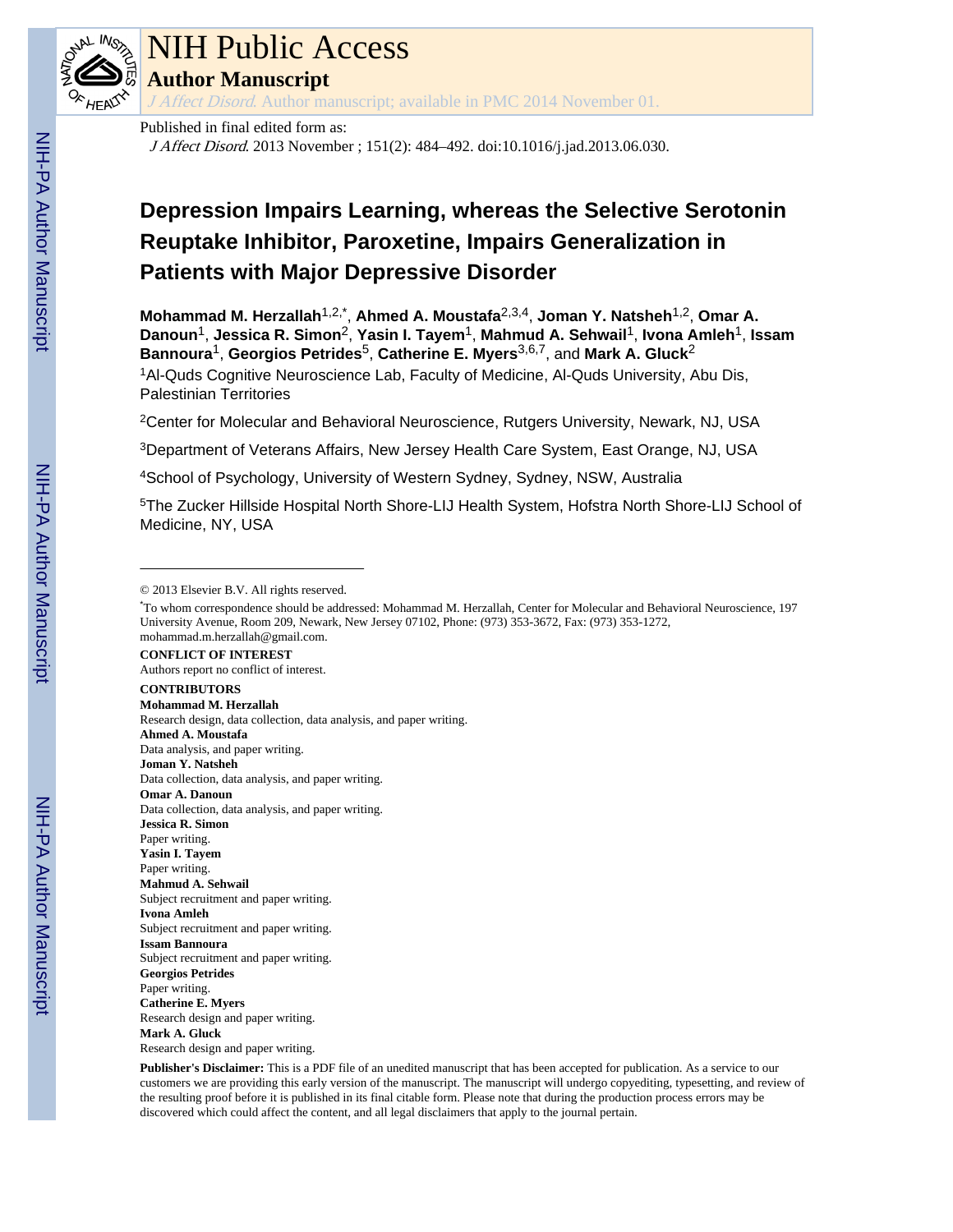<sup>6</sup>Department of Neurology and Neurosciences, New Jersey Medical School/UMDNJ, Newark, NJ

<sup>7</sup>Department of Psychology, Rutgers University, Newark, NJ, USA

#### **Abstract**

To better understand how medication status and task demands affect cognition in Major Depressive Disorder (MDD), we evaluated medication-naïve patients with MDD, medicated patients with MDD receiving the Selective Serotonin Reuptake Inhibitors (SSRI) paroxetine, and healthy controls. All three groups were administered a computer-based cognitive task with two phases, an initial phase in which a sequence is learned through reward-based feedback (which our prior studies suggest is striatal-dependent), followed by a generalization phase that involves a change in the context where learned rules are to be applied (which our prior studies suggest is hippocampal-region dependent). Medication-naïve MDD patients were slow to learn the initial sequence but were normal on subsequent generalization of that learning. In contrast, medicated patients learned the initial sequence normally, but were impaired at the generalization phase. We argue that these data suggest (i) an MDD-related impairment in striatal-dependent sequence learning which can be remediated by SSRIs and (ii) an SSRI-induced impairment in hippocampaldependent generalization of past learning to novel contexts, not otherwise seen in the medicationnaïve MDD group. Thus, SSRIs might have a beneficial effect on striatal function required for sequence learning, but a detrimental effect on the hippocampus and other medial temporal lobe structures critical for generalization.

#### **Keywords**

Major Depressive Disorder; Selective Serotonin Reuptake Inhibitor (SSRI); hippocampus; basal ganglia; reward; punishment; sequence learning; context-shift; generalization

#### **1. INTRODUCTION**

Major depressive disorder (MDD) is a condition characterized by a long-lasting depressed mood or marked loss of interest or pleasure in all or nearly all activities (Belmaker and Agam, 2008). Relatively little is known about the effects of MDD on striatal-based learning, although it is well known that the striatum is a key brain region disrupted in MDD (Dunlop and Nemeroff, 2007; Nestler and Carlezon, 2006; Nutt, 2006; Perona et al., 2008). Converging evidence from the literature confirms the involvement of the broader basal ganglia dopaminergic system in the pathophysiology and cognitive changes related to MDD. For example, recent imaging studies suggest that patients with MDD show cognitive and neurochemical dysfunction directly related to the nigrostriatal system (Dunlop and Nemeroff, 2007; Robinson et al., 2012; Walter et al., 2007). In addition, the major symptom of MDD, anhedonia, has been linked to dopaminergic dysfunction in the basal ganglia (Bressan and Crippa, 2005; Dhillon et al., 2008; Heinz et al., 1999; Miller et al., 1996; Schmidt et al., 2001). Further, patients with MDD have a three-fold higher than normal risk of developing Parkinson's disease (PD) (Leentjens et al., 2003; Schuurman et al., 2002), in which nigrostriatal dopaminergic neurons decay (Kish et al., 1988). Finally, studies have reported reductions in the size of the striatum in patients with MDD (Lorenzetti et al., 2009) that has been linked to impairments in motor sequence learning (Naismith et al., 2006).

However, because psychomotor retardation is a common feature of MDD (Buyukdura et al., 2011), it is unclear whether such deficits reflect learning deficits or just motor slowing. The present study addresses this issue by using a computer-based test of sequence learning (Shohamy et al., 2005; Nagy et al., 2007a). In this task, participants learn to execute a chain sequences leading to reward. The chain is gradually lengthened until a complete sequence in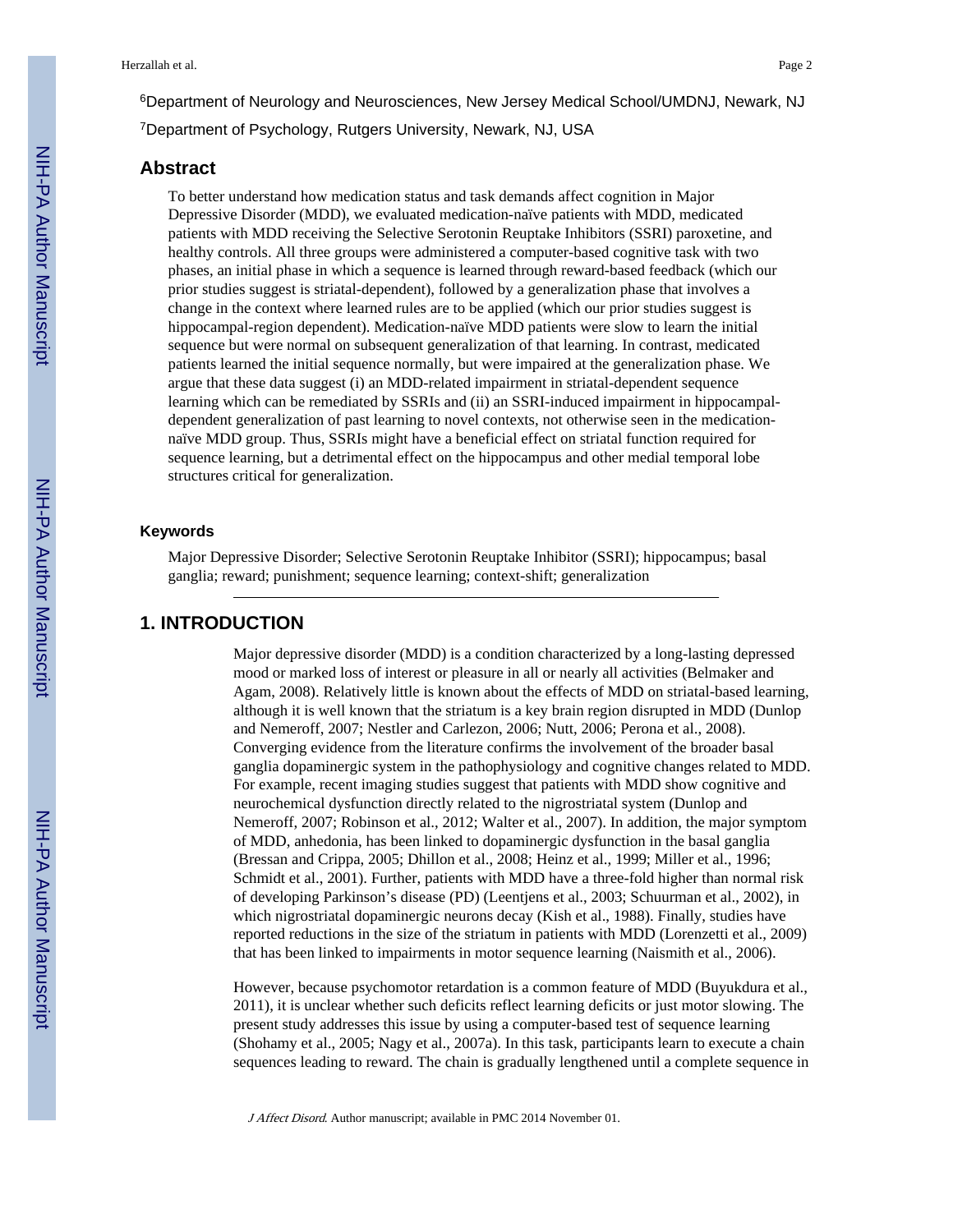learned. Subjects are first trained to learn A reward, followed by B A reward, and so forth until a full sequence is acquired  $(D \ C \ B \ A$  reward). Learning is evaluated by the number of errors that are committed at each stage of the task, and therefore, learning does not dependent on response speed. Converging evidence from the literature suggests that the basal ganglia dopaminergic system is vital for this type of reward-based sequence learning (Haber and Knutson, 2010; Schultz, 1997). For example, a previous study from our group utilizing the same task as in the current study showed that medication-naïve patients with PD were significantly impaired on sequence-learning (Nagy et al., 2007a). A different study showed that dopaminergic medication (L-dopa) remediated this deficit (Shohamy et al., 2005).

The task also contains a subsequent generalization phase, designed to test the generalization of learned stimulus-response associations. In this phase, subjects are presented with a choice between the door that was previously correct in this room, a door that was previously-correct in a different room, and a "distractor" door that was never correct in any room. To successfully pass this phase, subjects are required to apply their previously learned doorroom associations from the sequence-learning phase to new contexts with novel distractors. Animal and human work has shown that the medial temporal lobe plays an important role in generalization of learning over multiple contexts (Eichenbaum et al., 1996; Myers et al., 2002; Myers et al., 2003). Specifically, a previous study using this task found that PD patients with nigro-striatal dysfunction (but presumed intact medial temporal lobe function) showed no impairment in generalization, while those with amnestic mild cognitive impairment (aMCI, and presumed medial temporal lobe dysfunction) did show an impairment (Nagy et al., 2007a), consistent with the view that the reward-based sequence learning phase is striatal-dependent while the subsequent generalization phase is hippocampal/medial temporal lobe dependent. This finding is important because patients with MDD are also thought to have a smaller-than-average hippocampus, a key brain region for memory formation located within the medial temporal lobe (Campbell and Macqueen, 2004; MacQueen et al., 2003; Vakili et al., 2000; Vythilingam et al., 2004). Moreover, studies indicate that medication-free patients with MDD are impaired on hippocampaldependent memory measures such as the delayed paragraph recall of Wechsler Memory Scale and the Selective Reminding Test (Austin et al., 2001; Vythilingam et al., 2004). Thus, we seek to address how MDD influences hippocampal-based generalization, in addition to striatal-based sequence learning.

Of note, a previous study on this task found a sequence-learning deficit but spared generalization in patients with MDD (Polgar et al., 2007). However, this experiment did not control for medication use and so it is still not clear how antidepressants affect cognitive performance. It has been hypothesized that selective serotonin reuptake inhibitors (SSRIs) achieve their therapeutic mood-enhancing effect, in part, by modifying synaptic availability of serotonin, by enhancing dopaminergic function in the brain (Nutt, 2006), and possibly also by enhancing neurogenesis in the hippocampal region (Malberg, 2004). Neuroimaging and animal studies suggest that SSRIs increase the size of the hippocampus by augmenting the rate of neurogenesis in the dentate gyrus, a substructure of the hippocampal region (Boldrini et al., 2009; Malberg and Schechter, 2005; Sahay et al., 2011). Furthermore, it has been shown in animal studies that neurogenesis in the dentate gyrus is key for the mood augmenting effect of antidepressants (David et al., 2009), although the blockage of neurogenesis does not induce depression-like behavior in animals (Santarelli et al., 2003). However, it has not been sufficiently tested what SSRIs would do for medial temporal lobe dependent learning using sensitive measures of cognitive function similar to the task we use in our current study. SSRI-induced neurogenesis could indicate a learning improvement with SSRIs. However, past studies showed ambiguous effects of SSRIs on medial temporal lobe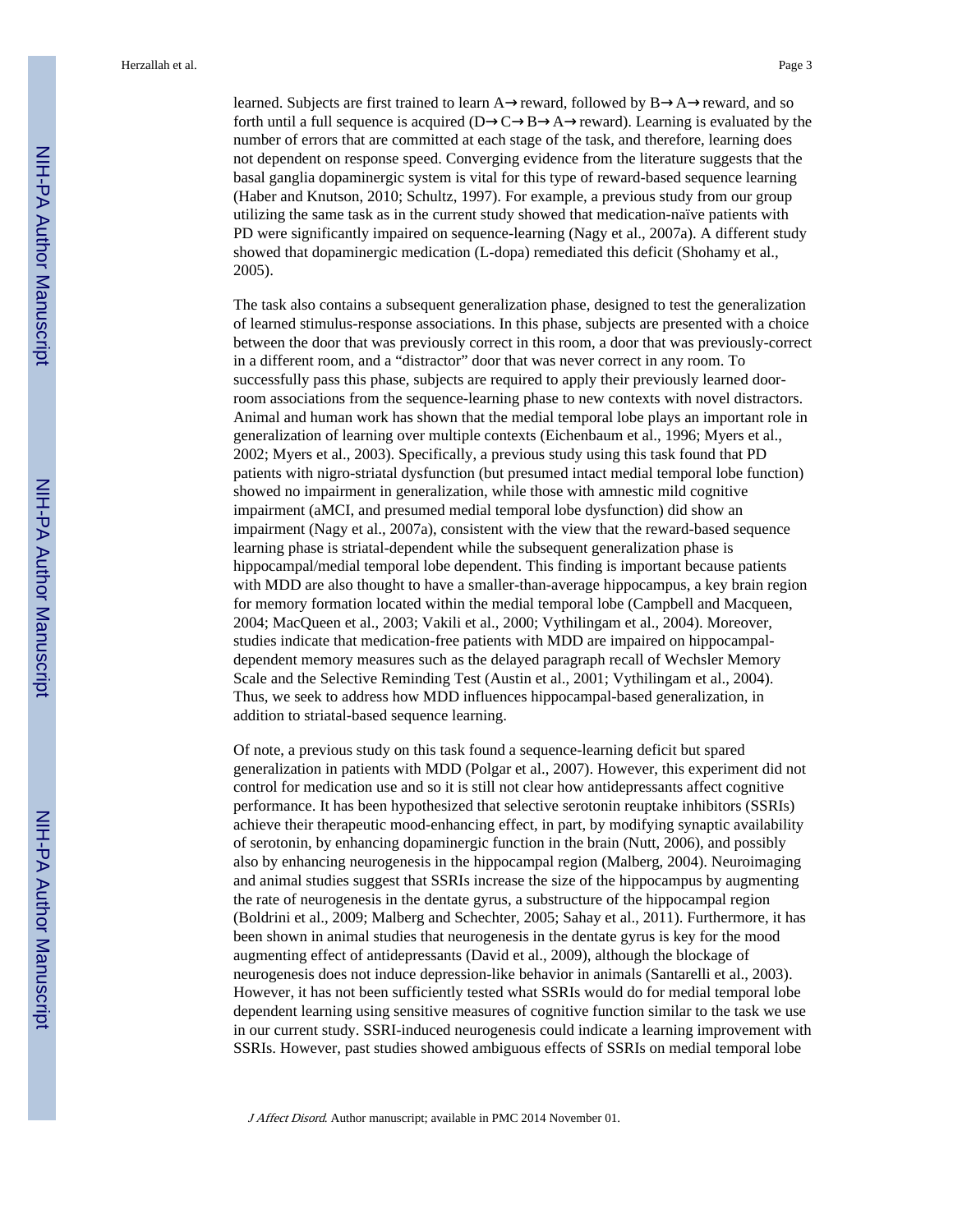dependent processes (Carlini et al., 2012; Igelstrom and Heyward, 2012; Sass and Wortwein, 2012; Vythilingam et al., 2004),

Thus, it remains unclear how MDD and medication use influences cognitive function on a learning and generalization task. To our knowledge, few studies have conducted thorough assessments of striatal- and hippocampal-dependent learning-and-memory function on patients with MDD both with and without SSRI treatment. In our current study, we investigate the cognitive correlates of striatal and hippocampal function in two groups of patients with MDD, those that are medication-naïve and those that have been treated using SSRIs, as well as healthy matched controls. We predicted that medication-naïve patients with MDD would resemble medication-naïve patients with PD, being impaired at initial sequence learning, whereas SSRI treated patients would not show this impairment. Given past studies showing ambiguous effects of SSRIs on medial temporal lobe dependent processes (Carlini et al., 2012; Igelstrom and Heyward, 2012; Sass and Wortwein, 2012; Vythilingam et al., 2004), it was not clear a priori what, if any, effect SSRIs would have on the generalization phase of this task. As described below, our results indicated that while patients treated with SSRIs did not reveal an MDD-derived sequence-learning deficit, these medications led to an additional and heretofore, novel impairment in the medial temporal lobe dependent generalization of this learning.

#### **2. METHODS**

#### **2.1 PARTICIPANTS**

We recruited 16 medication-naïve patients with MDD (MDD), 15 SSRI-responding patients with MDD (MDD-T), and 25 HC subjects, from various psychiatric clinics, mental health care centers and primary health care centers throughout the West Bank, Palestinian Territories. All subjects were Caucasians, ranging from 18–60 years of age. Participants were group matched for age, gender and years of education, as shown in Table 1. All subjects underwent screening evaluations that included a medical history and a physical examination. Psychiatric assessment was conducted using an unstructured interview with a psychiatrist using the DSM-IV-TR criteria for the diagnosis of MDD, and the Mini International Neuropsychiatric Interview (MINI) (Amorim et al., 1998). All SSRI-treated patients with MDD received 10–30 mg of paroxetine per day (M=16.67, SD=7.78) as part of their normal ongoing treatment. Inclusion criteria for HC subjects were absence of any psychiatric or other disorders that might affect cognition. MDD-T patient average exposure to SSRIs was 35.35 (SD=43.96) months. MDD-T patients' response to SSRIs was assessed using subjective reports and scores on the Beck Depression Inventory II. Exclusion criteria for all subjects included psychotropic drug exposure, except for the SSRI paroxetine in the SSRI-treated MDD group; major medical or neurological illness; illicit drug use or alcohol abuse within the past year; lifetime history of alcohol or drug dependence; psychiatric disorders other than major depression (excepting comorbid anxiety symptoms); current pregnancy or breastfeeding. After receiving a complete description of the study, participants provided written informed consent as approved by the Al-Quds University Ethics Committee and the Rutgers Institutional Review Board.

#### **2.2 NEUROPSYCHOLOGICAL TEST BATTERY**

All subjects completed the Arabic version (Inzelberg et al., 2007) of a battery of neuropsychological test questionnaires: Mini-Mental Status Examination (MMSE (Folstein et al., 1975)), Beck Depression Inventory II (BDI-II) (Beck et al., 1996), Beck Anxiety Inventory (BAI) (Beck et al., 1988) and the digit span subtest of the Revised Wechsler Adult Intelligence Scale (WAIS-R digit span) (Burgess et al., 1992). All results are summarized in Table 1. One-way ANOVAs, with a Bonferroni correction of =0.005 to protect the level of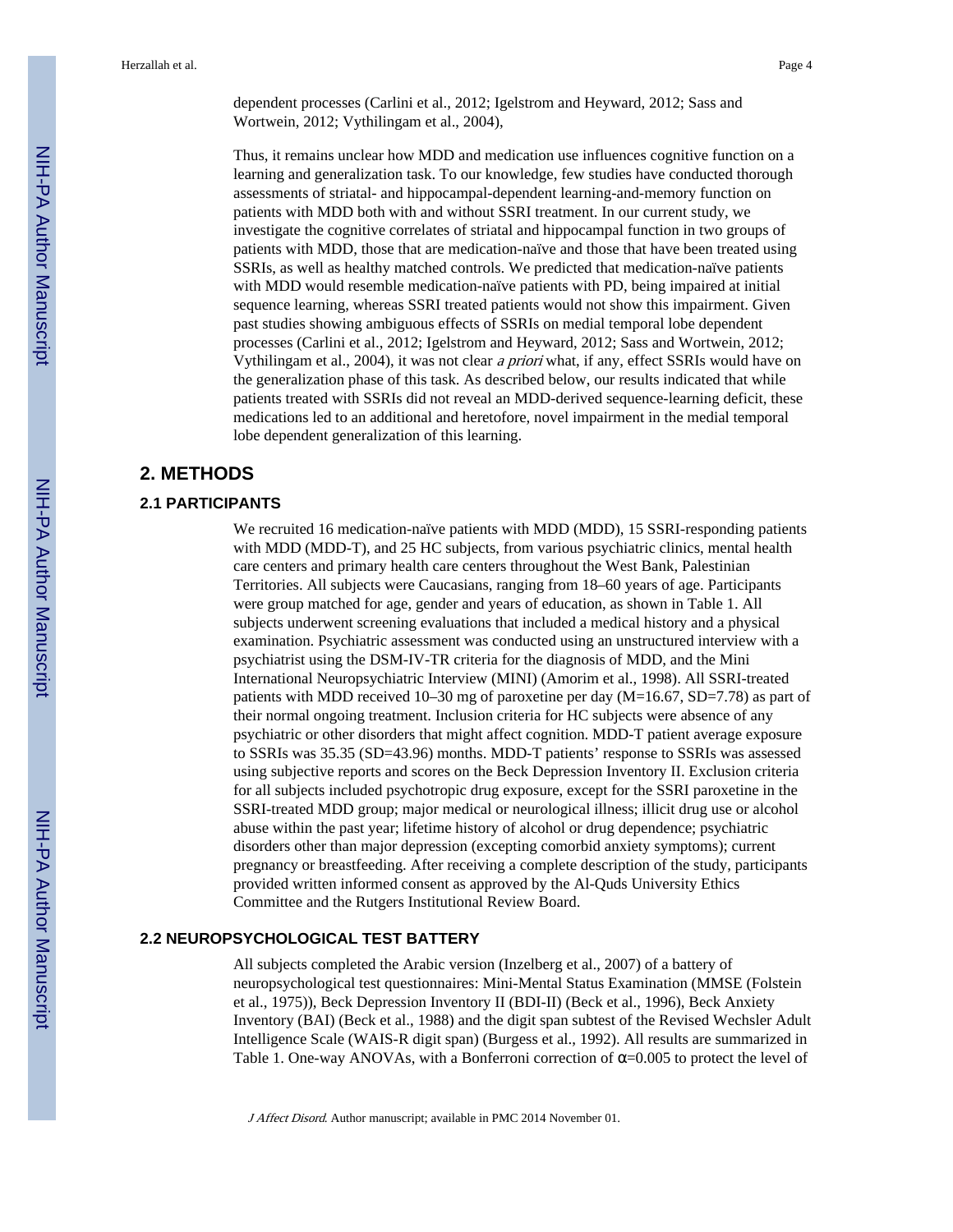significance (9 comparisons), revealed a significant effect of group on BDI-II  $(F(2,53)=79.65, p\le 0.001, \quad \frac{2}{-0.75}$ , BAI  $(F(2,53)=17.90, p\le 0.001, \quad \frac{2}{-0.40}$  and WAIS-R scores (F(2,53)=9.22,  $p<0.001$ , <sup>2</sup>=0.26). For WAIS-R, there was a significant difference between HCs and both MDD groups ( $p \le 0.05$ ). However, BDI-II and BAI scores were significantly correlated. Further, only BDI-II scores significantly correlated to behavioral task results. Hence, we only included BDI-II as a covariate in the analysis of cognitive data (for more details, please see Figure 3-A).

#### **2.3 COMPUTER-BASED COGNITIVE TASK**

**2.3.1 Sequence Learning Followed by Generalization with a Context-Shift—**The task as previously reported (Shohamy, Bodi). It was run on a Macintosh computer, programmed in the SuperCard language. In this task, participants are instructed to guide an animated character (nicknamed "Kilroy") through a sequence of four rooms with different colored doors to reach a goal point, the outside world. The rooms have a uniform white background, and are drawn using perspective lines, with three black doors appearing on the far wall. The doors appear about 2 high, and the colored cards are each 1 high by 0.5 wide, and outlined in white for visual clarity. The animated figure (Kilroy) appears about 2 tall.

On each trial, Kilroy appears in a room with three doors, each of which has a colored card (see Figure 1-A). The three colored cards in each room are consistent for every participant, but no color appears in more than one room during training. For example, room A might have red, green, and purple doors; room B might have yellow, blue, and brown doors, and so on. The colored cards marking the doors in each of six rooms are selected from a set of eighteen unique and highly discriminable colors. Assignment of colors was randomized across subjects. Spatial layout of these three colored cards on the doors (left, center, right) was randomized on each trial, so that the correct answer (left, center, right) varied across trials in a room. Thus, the color of the card, not the location of the door, determines the correct response on each trial.

In each room, the subject uses the computer mouse to move the cursor to click on one of the doors. When the subject selects a door, Kilroy turns, walks to the door, and tries to open it. If the subject's choice is incorrect, the door is "locked" and Kilroy cannot open it. He puts his hands on his hips and makes a disappointed face, and the word "Locked!" appears on the bottom of the screen (Figure 1-C). Kilroy then moves back to the center of the room, and awaits the subject's next choice. If the subject's choice is correct, Kilroy opens the door and steps through. If this room was at the end of the sequence, Kilroy reaches the outside, where he turns and gives a thumbs-up sign (Figure 1-B); if the room was at an earlier stage of the sequence, Kilroy steps through into the next room (Figure 1-D) and, once there, waits for further instructions (as in Figure 1-A). In either case (correct or incorrect response), the outcome appears on the screen for 1 s; there is then a 0.33 s interval before Kilroy appears at the bottom of the screen again, ready for new instructions. There is no limit on response times.

One trial consists of Kilroy traversing a full sequence of rooms until (eventually) reaching the outside. The length of this sequence increases from one to four rooms over the course of training, starting in the room leading directly to the outside world and progressively moving further away. A trial is scored as correct if the subject chooses the correct door on the first opportunity for every room in the sequence. However, a subject may make one or more errors on a trial, by choosing an incorrect door one or more times before choosing the correct door, in each of one or more rooms in the sequence. This means that a subject could make more than one error per trial. Each learning phase continues until the subject completes four consecutive correct trials or to a maximum of fifteen trials. If a subject fails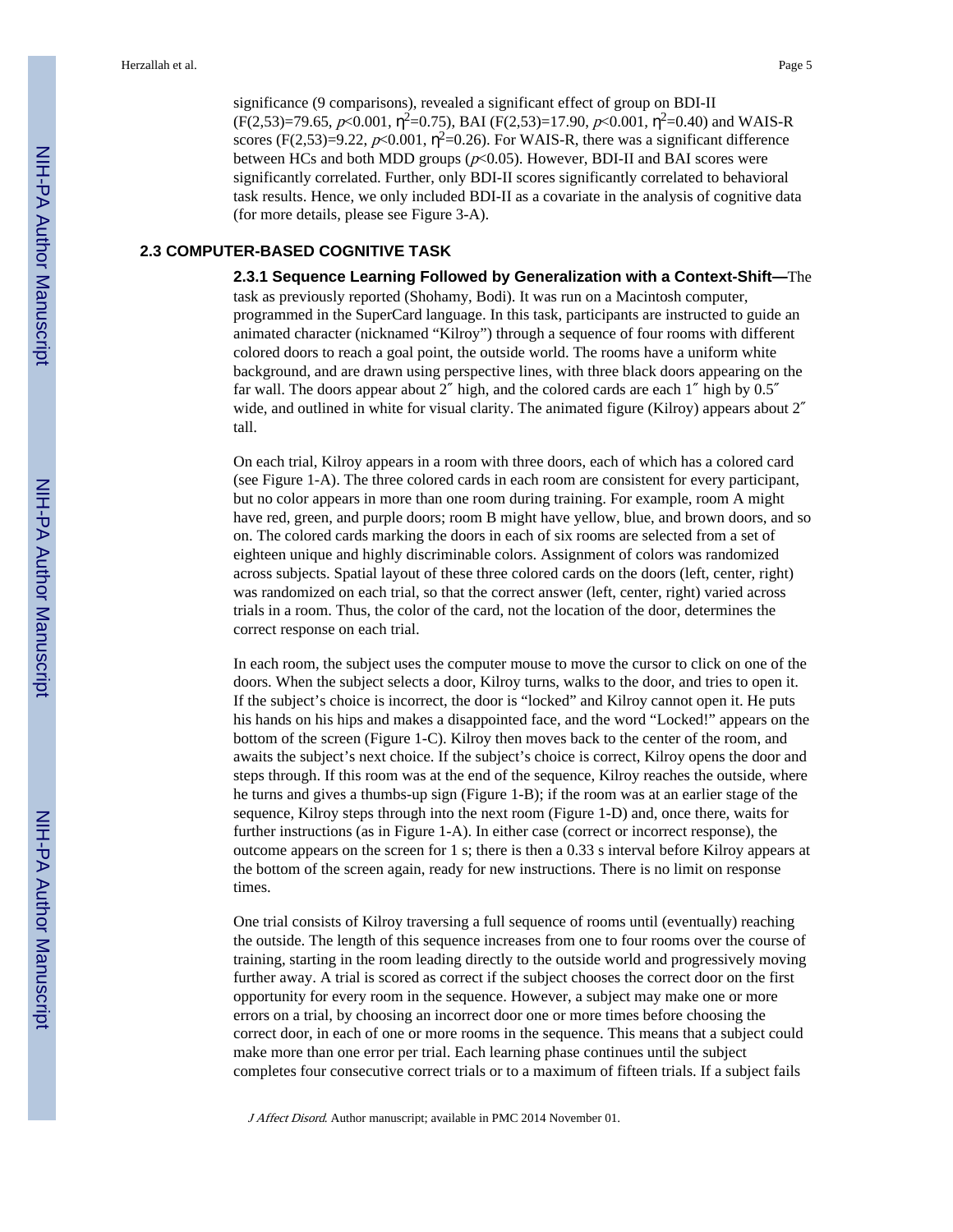to reach criterion within the maximum number of trials for any phase, that phase is terminated, further training and context-shift phases are skipped, and the subject proceeds directly to the last (retraining) phase of the task.

**2.3.2 Procedure—**The subject is seated in a quiet testing room at a comfortable viewing distance from the screen. Before the test, the subject is informed that the aim of the game is to help a cartoon figure get out of the house as many times as possible. The following instructions appear: "Welcome to the experiment. In this experiment, you will see a character named Kilroy who is trying to get out of the house. Each room in the house has three doors, and each door has a colored card on it. On each trial, two of the doors are locked, and one door is unlocked. In each room, click on the color card of the door that you think is unlocked. If you are correct, Kilroy will get outside. Good luck!" The task then consisted of the following phases (table 2):

- **1.** Practice. The Practice Room appears, with three colored doors  $(P_1P_2P_3)$ , and Kilroy in his "waiting-for-instructions" position at the front bottom of the screen. If the subject chooses the correct door  $(P_1)$ , Kilroy makes it outside and the trial is concluded. Every trial terminates with Kilroy (eventually) reaching the outside. The practice phase continues until the subject makes four consecutive correct trials (i.e. chooses the correct door on the first response in each of four trials).
- 2. Phase 1: Sequence training. At this point, new instructions appear: "You've successfully finished practice! Now Kilroy will be put in some new rooms. Again, in each room, two doors are locked and one door is unlocked. Each time, click on the door that you think is unlocked. Sometimes, Kilroy will have to go through more than one room to reach the outside. Good luck!" Kilroy now appears in his "waiting-for-instructions" position in Room 1. This phase is identical to the practice phase, except that three new colored cards are used  $(A_1A_2A_3)$ . Here, subjects have to learn to open the correct door  $(A_1, \text{ see Table 2})$ . Once this is learned, phase 2 begins, in which Kilroy appears in Room 2, which contains three new colored cards; here, choice of the correct door  $(B_1)$  leads Kilroy to Room 1, where a correct answer leads him outside. Once this is learned, subjects work through phase 3 (door  $C_1$  in Room 3 leads to Room 2 and so on) and phase 4 (door  $D_1$  in Room 4 leads to Room 3 and so on) until, by the end of phase 4, subjects should be choosing the correct door in each room:  $D_1$   $C_1$   $B_1$   $A_1$  reward.
- **3.** Phase 2: Generalization with Context-shift. Next comes a generalization with context-shift phase, unsignaled to the subject. At the start of a trial, Kilroy appears in Room 4. Correct responses will, as usual, allow him to progress through the sequence of rooms and reach the outside. However, now the three cards include one that was previously correct in that room, one that was previously correct but in a different room, and a distractor that was never correct in any room. Thus, in Room 2, Kilroy might be presented with a choice between card  $B_1$ , card  $A_1$ , and card  $C_3$ . Card  $B_1$  is the correct choice, and should be chosen by a subject who had learned the sequence, that is, what choice to make at each step in the sequence. But a subject who had merely learned non-sequential stimulus-response associations might choose  $A_1$ , since that is a stimulus that had been directly associated with reward in the past. The generalization with context-shift phase contains six trials, each trial consisting of a trip through the usual four rooms. This phase enables dissociation between subjects who learned the correct sequence (i.e., what choice to make at each step in the sequence) versus subjects who merely learned nonsequential stimulus-response associations (i.e., knowing a stimulus has been associated with a reward regardless of the sequence).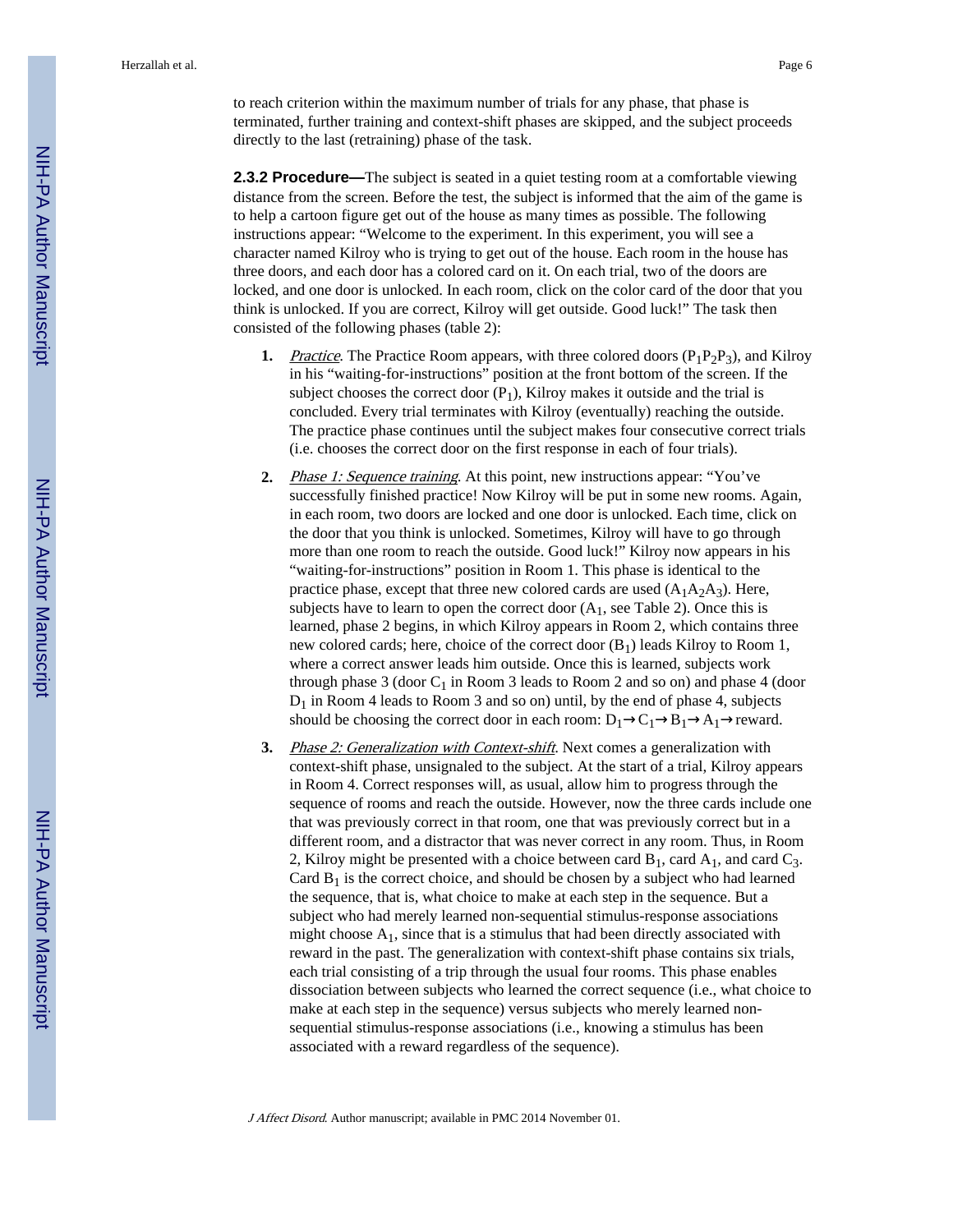**4.** Phase 3: Retraining. The final phase is a retraining phase, in which subjects are required to learn a new room with three new colored cards  $(Y_1Y_2Y_3)$ , one of which leads directly to the outside. The purpose of this phase is to determine whether any learning deficits observed on the sequence learning or generalization phase are due to fatigue effects or other non-associative factors.

At the end of the test, the subject sees a screen reporting the total number of trials on which Kilroy got out, which is equal to the total number of trials (regardless of intervening errors).

#### **2.4 STATISTICAL ANALYSIS**

The normality of data distribution was checked using Kolmogorov–Smirnov tests. All data were normally distributed ( $p > 0.1$ ). Mixed-design ANCOVA using SPSS 20 was used to compare HC subjects, medication-naïve and SSRI-treated patients with MDD, followed by planned one-way ANOVAs and Tukey's Honestly Significant Difference (HSD) post-hoc tests. Pearson's product–moment correlation coefficients were calculated between test performance and neuropsychological measures. The level of significance was set at  $=0.05$ .

#### **3. RESULTS**

Five participants failed to complete one of the steps of the sequence-learning phase within the maximum allowed trials (2 HC, 2 medication-native MDD, and 1 SSRI-treated MDD). Data from these subjects were excluded from subsequent analyses. The completion rate did not differ among groups,  $^2(2) = 0.37$ ,  $p=0.83$ .

We conducted mixed-design ANCOVA, with group as the between-subject variable, learning phase (sequence-learning, context-shift generalization and retraining) as the withinsubject variable, BDI-II results as a covariate (there was a significant correlation between BDI-II scores, and the number of errors in the sequence-learning phase, see 3.4 Correlational Studies), and number of errors in sequence-learning, context-shift generalization and retraining as the dependent variable.

Box's test confirmed the equality of covariance matrices of dependent variables across groups (Box's M=18.371, F(12, 7458.903)=1.38, p=0.167). The ANCOVA revealed a significant effect of group (F(2,47)=6.282,  $p=0.004$ , <sup>2</sup>=0.211) and learning phase  $(F(2,94)=16.018, p<0.001, \quad 2=0.254$ ). In addition, there was a significant interaction between group and learning phase (F(4,94)=9.835,  $p$ <0.001, <sup>2</sup>=0.295) as well as between BDI-II scores and learning phase  $(F(4, 94)=3.633, p=0.030, \frac{2}{-0.072}$ . Although there was a significant correlation between BDI-II scores and the number of errors in the sequencelearning phase, BDI-II did not have a significant effect on the between-subject effects of the covariance analysis  $(p>0.05)$ , and was dropped from subsequent analyses.

To further investigate the differences between groups and within phases, we conducted oneway ANOVA on the sequence-learning, generalization and retraining phases separately, with a Bonferroni correction of  $=0.017$  to protect the level of significance (for three comparisons).

#### **3.1 Phase 1: Sequence Learning**

Using one-way ANOVA, with group as the independent variable, and the total number of errors in the sequence-learning phase (A–D, see Table 2) as the dependent variable, we found a significant effect of group (F(2,48)=8.64,  $p=0.001$ ,  $\frac{2}{0.26}$ ). Tukey's *HSD* post-hoc test revealed that medication-naïve patients with MDD made significantly more errors than either SSRI-treated patients with MDD or HCs ( $p<0.05$ , Figure 2-A).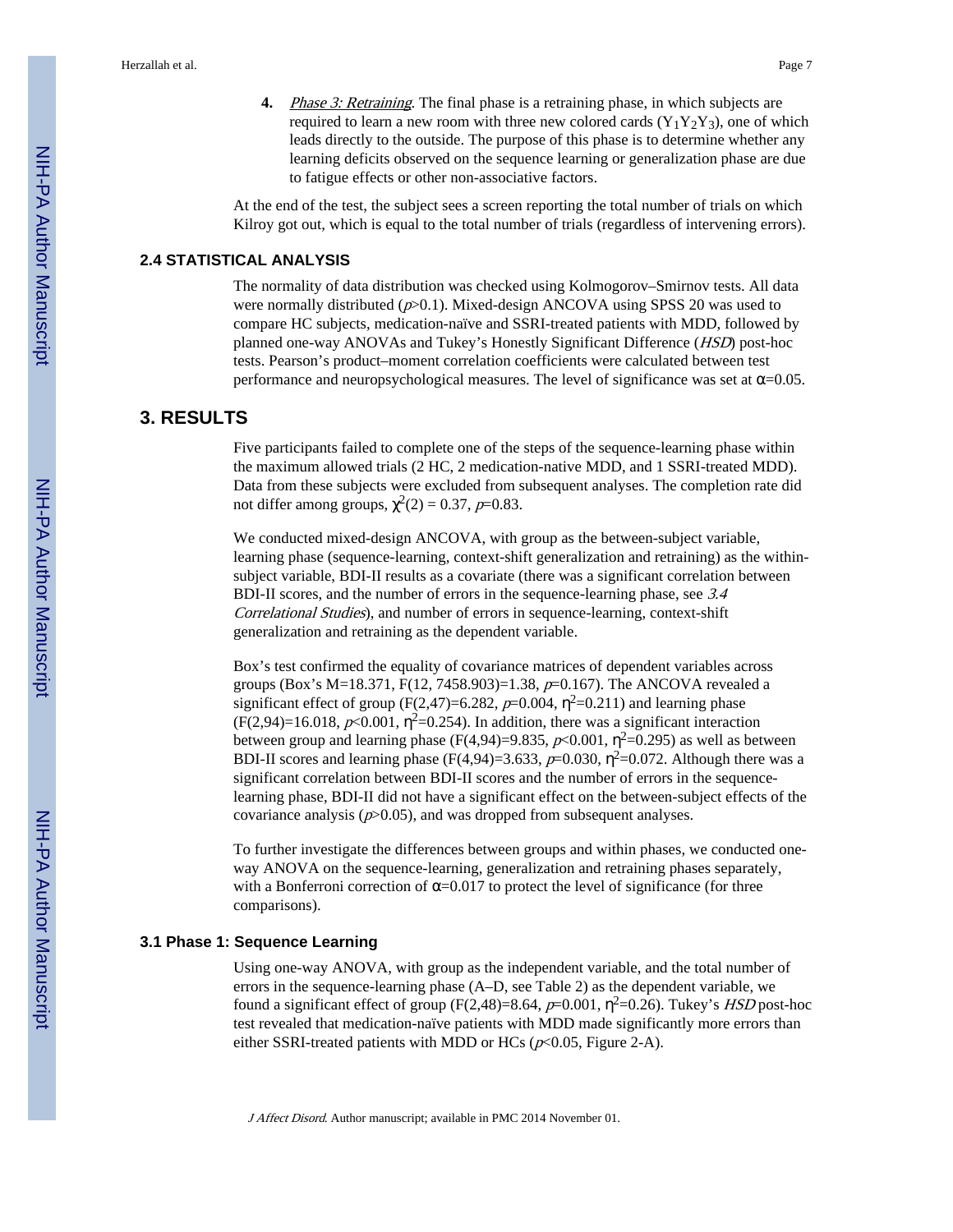#### **3.2 Phase 2: Generalization with Context-Shift**

One-way ANOVA, with group as the independent variable, and the total number of errors in the context-shift generalization phase as the dependent variable, revealed significant effect of group (F(2,48)=10.60,  $p<0.001$ , <sup>2</sup>=0.31). Follow up post-hoc analysis using Tukey's HSD showed that SSRI-treated patients with MDD made significantly more errors than either medication-naïve patients with MDD or HCs ( $p \le 0.05$ , Figure 2-B).

#### **3.3 Phase 3: Retraining**

One-way ANOVA, with group as the independent variable, and the total number of errors in the retraining phase as the dependent variable, showed no effect of group  $(F(2,48)=0.43)$ ,  $p=0.64$ ).

#### **3.4 Correlational studies**

Pearson's product–moment correlation coefficients were calculated between test performance on our sequence learning task and neuropsychological measures. There was a significant correlation between BDI-II scores, and the number of errors in the sequencelearning phase. Specifically, the more depressed subjects were, the worse they did at the sequence-learning phase (Pearson's r=0.360, N=51,  $p=0.009$ , Figure 3-A). However, the same correlation did not hold significance when subjects were distributed to their corresponding groups (HC: Pearson's r=−0.054, N=23,  $p=0.808$ ; medication-naïve MDD: Pearson's r=−0.346, N=14, p=0.225; SSRI-treated MDD: Pearson's r=0.080, N=14,  $p=0.787$ ). The negative correlation between WAIS-R digit-span results, which represent a measure of short-term memory, and the number of errors on the generalization phase, approached significance; specifically, better working memory scores were associated with better performance (fewer errors) on the generalization phase of the task (Pearson's r= −0.245, N=51, p=0.083, Figure 3-B). When subjects were split into groups, was that of HCs and SSRI-treated patients with MDD correlation results were approaching significant (HC: Pearson's r=−0.360, N=23, p=0.092; medication-naïve MDD: Pearson's r=0.226, N=14,  $p=0.438$ ; SSRI-treated MDD: Pearson's r=0.462, N=14,  $p=0.096$ ).

#### **4. DISCUSSION**

The present study investigated the effects of MDD and SSRI administration on sequence learning phase and generalization. As predicted, medication-naïve patients with MDD were impaired on the initial sequence-learning phase of the task. This impairment was not present in the paroxetine-treated MDD group. On the other hand, paroxetine-treated patients with MDD, but not medication-naïve patients with MDD, showed impairment on the generalization phase in which the previously learned rules needed to be applied in a novel context, a function that has been attributed to the medial temporal lobe in a previous study using this task (Nagy et al., 2007a).

The results of our study indicate that medication-naïve patients with MDD show a similar cognitive profile to medication-naïve patients with Parkinson's disease who were previously tested on this same task (Nagy et al., 2007a), with both patient groups showing impaired learning but spared generalization. This observation might be attributed to the effect of both disorders on striatal dopamine (Kish et al., 1988; McCabe et al., 2010; Walter et al., 2007) as well as a deficit in raphe serotonin (Gervais and Rouillard, 2000; Guiard et al., 2008). Furthermore, there is an overlap between MDD and Parkinson's disease, where patients with MDD are at a higher risk to develop Parkinson's disease later in life (Leentjens et al., 2003; Schuurman et al., 2002), whereas 50% of patients with PD develop MDD during the course of the disease (Cummings, 1992; Veiga et al., 2009). However, it is not clear whether this overlap between the two disorders is a consequence of dopaminergic dysfunction alone, or it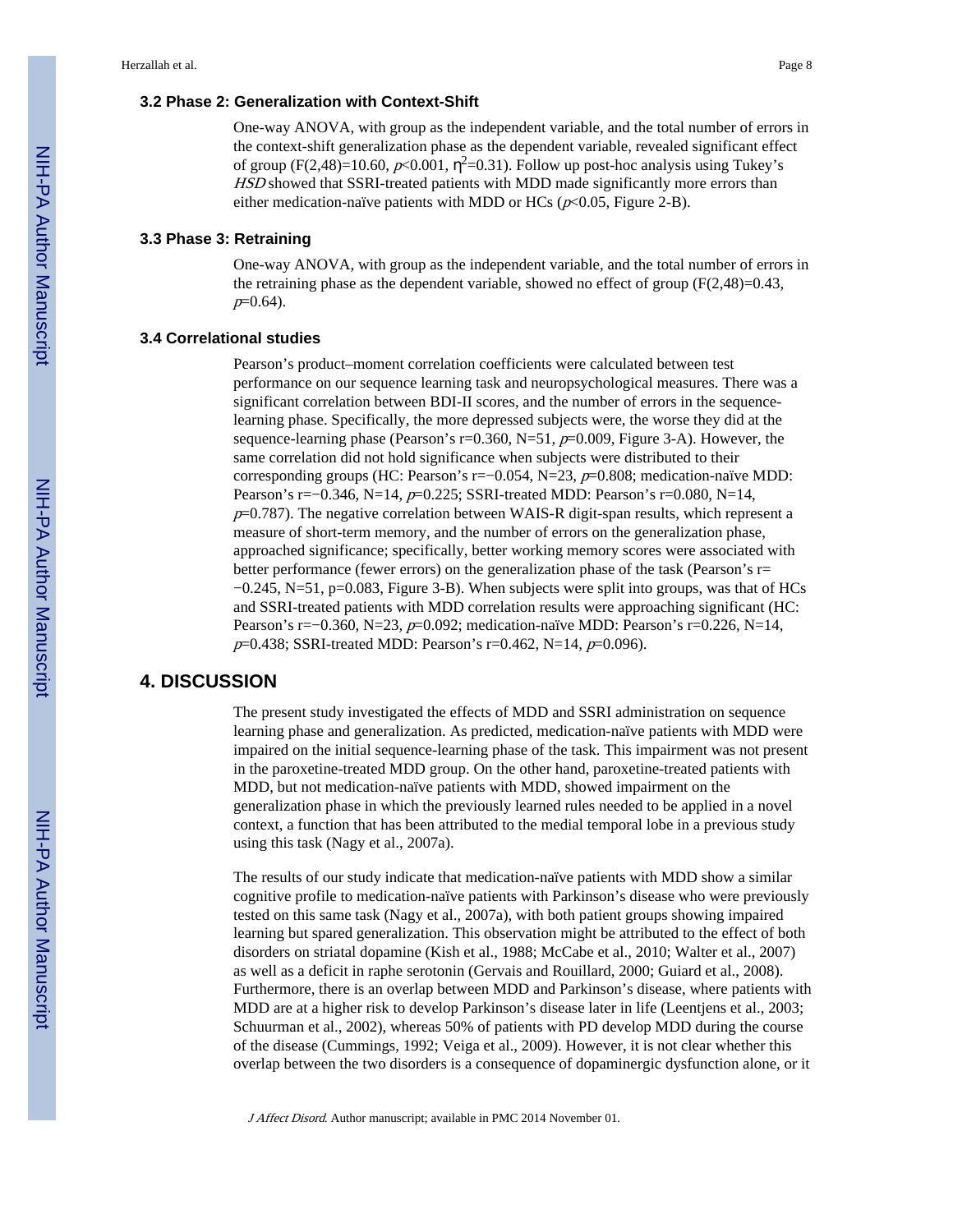is a mixture of both serotonergic and dopaminergic effects (Delaville et al., 2012; Kitaichi et al., 2010), which could also have caused the deficit in sequence learning. To dissociate the involvement of serotonergic and dopaminergic systems, studies comparing dopaminergic and serotonergic antidepressants are required and will be an important direction for future research.

SSRIs are the first line of treatment for MDD, due to their well-documented mood-elevating effect (Belmaker, 2008). It is believed that SSRIs achieve their therapeutic outcome by increasing synaptic concentrations of not only serotonin, but also dopamine and norepinephrine (Dunlop and Nemeroff, 2007; Nutt, 2006). SSRI-treated patients in our study received paroxetine mono-therapy to treat their depressive symptoms. Compared to medication-naïve patients with MDD and HC, paroxetine-treated patients with MDD showed no impairment on the sequence-learning phase. This might be a result of paroxetine increasing serotonin and dopamine concentrations, leading to a reduction of reward learning deficit (Cools et al., 2011; Stoy et al., 2011). Minimizing the deficit in reward learning in paroxetine-treated patients with MDD could explain the remediation of learning on the sequence-learning phase, as compared to the medication-naïve patients with MDD who showed impairment on the same phase similar to that seen in medication-naïve patients with Parkinson's disease (Nagy et al., 2007a; Nagy et al., 2007b; Shohamy et al., 2005). However, the remediation of the sequence-learning deficit in the paroxetine-treated group could be attributed to diminished neural processing of reward and punishment feedback during SSRI treatment, bringing reward and punishment into balance (McCabe et al., 2010). MDD impairs cognitive function at multiple levels, and SSRIs also affect many other neurotransmitter systems that could contribute to the changes in behavioral performance (Belmaker and Agam, 2008),]. It is worth noting that the severity of depressive symptoms, as reflected by BDI-II scores, significantly correlates with the number of errors on the sequence-learning phase of the cognitive task, such that the more depressed people performed most poorly on this learning phase. This is similar to the results we obtained in a previous study using a learning and generalization task with patients with Parkinson's disease (Herzallah et al., 2010).

#### **LIMITATIONS AND FUTURE DIRECTIONS**

An important limitation of the current study is that the different severity of depressive symptoms in SSRI-treated vs. medication-naïve patients might have contributed to the difference between the groups. We did not have access to SSRI-treated patients' BDI-II scores before they were placed on the SSRI regimen. Therefore, it is impossible to conclude that the observed behavioral effects originate from the medication alone. However, we matched the different groups on almost all measures of neuropsychological and neuropathology tests we used in this study.

On the generalization phase, the performance of medication-naïve patients with MDD was not significantly different from that of HC subjects. In contrast, paroxetine-treated patients with MDD were selectively impaired on the generalization phase, resembling patients with amnestic mild cognitive impairment previously studied using this same task (Nagy et al., 2007a).

Although some previous work has argued that there are "hippocampal-related" cognitive deficits in patients with MDD, and that SSRI administration remediates these deficit (Vythilingam et al., 2004), more recent evidence suggests that there are no volumetric difference at the level of the hippocampus between patients with MDD and normal healthy controls (Kroes et al., 2011; Vythilingam et al., 2004). This finding does not rule out nonvolumetric dysfunctions, but we argue that most prior research studies of learning and memory in MDD have used the delayed paragraph recall test (Vythilingam et al., 2004)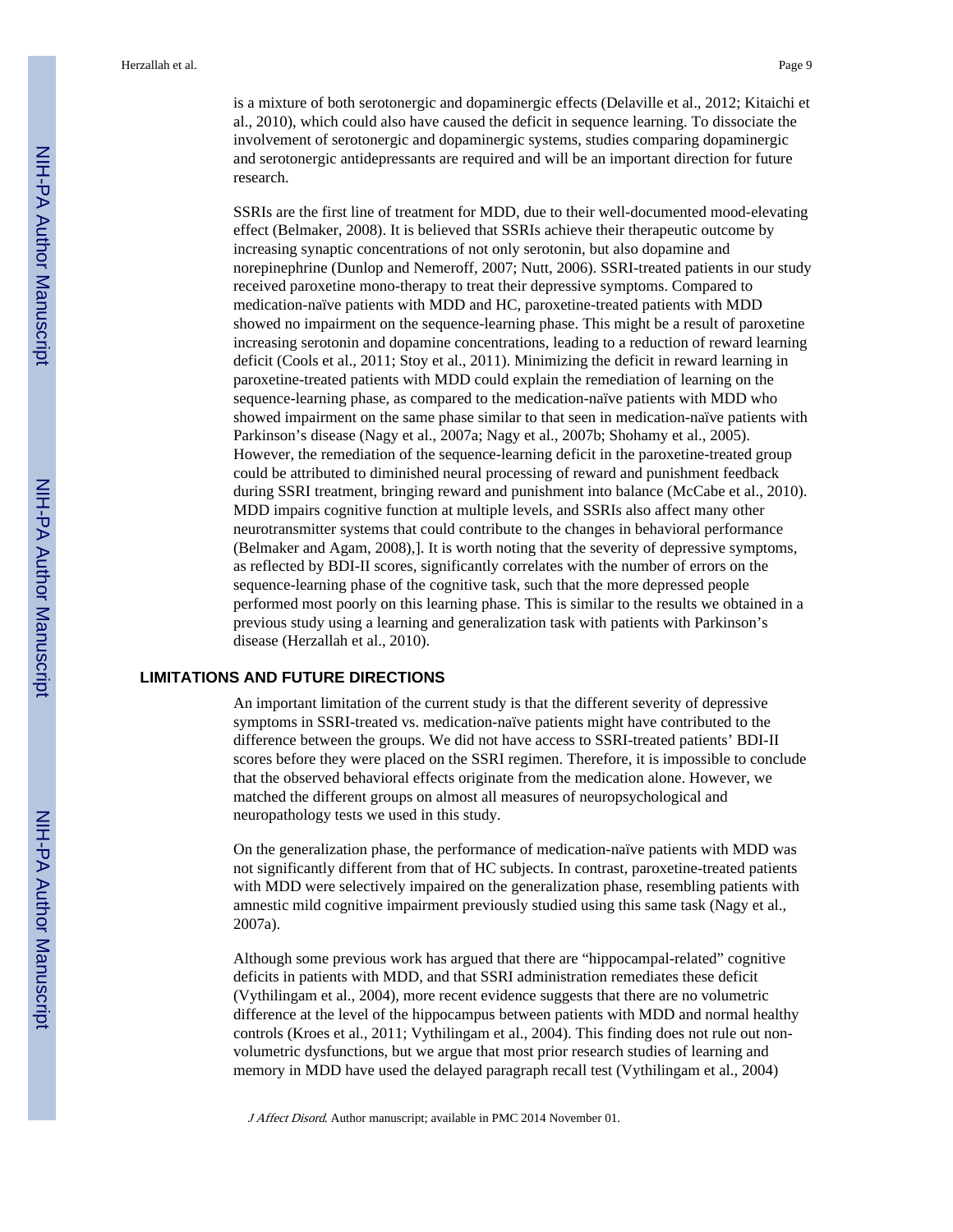which is (i) not *specific* to the medial temporal lobe, as performance can be affected by disrupted frontal function (Loewenstein et al., 2009), and (ii) not sufficiently *sensitive* to mild degrees of hippocampal atrophy or dysfunction (Loewenstein et al., 2009; Myers et al., 2002).

One possible explanation of our results – and their seeming paradoxical conflict with these past other reports -- might be that SSRI administration results in hippocampal dysfunction via induction of excessive neurogenesis in the dentate gyrus (Meltzer et al., 2005; Ming and Song, 2011). This, of course, is only a conjecture. However, some studies suggest that SSRIinduced neurogenesis produces cells that are characteristically different than cells that are naturally generated in the dentate gyrus (Kobayashi et al., 2010; Liu et al., 2011; O'Leary et al., 2009). These immature newborn cells have different functions than mature cells (Kesner et al., 2004); they are more excitable (Snyder et al., 2001) and tend to inhibit mature neurons in the dentate gyrus (Kobayashi et al., 2010), therefore leading to impaired function of the dentate gyrus in pattern separation of input to the dentate gyrus (Ming and Song, 2011). Moreover, recent evidence in the animal literature also suggests that hippocampal neurogenesis can impair memory retrieval in a radial arm maze (Saxe et al., 2007). Thus, it is possible that the production of immature cells in the hippocampal network as a result of SSRI administration negatively impact memory processes (Saxe et al., 2007). Future research, of course, is needed to evaluate this hypothesis. The near-significant negative correlation between errors on the generalization phase and WAIS-R digit-span scores (a measure of short-term memory) indicates that those who were most impaired on generalization (more errors) had the worst scores on short-term memory (Figure 3-B), which is in line with previous literature that suggests a negative effect of dentate gyrus neurogenesis on some types of memory (Aimone et al., 2009; Saxe et al., 2007; Weisz and Argibay, 2009). A larger study will be required to see if this trend holds consistently and significantly.

Another possible way in which SSRIs could affect hippocampal function via their impact on rapid eye movement (REM) sleep. Studies suggest that SSRI administration suppresses REM sleep (Brooks and Gershon, 1977; Ross et al., 1990), which impairs hippocampal-, but not striatal-, dependent learning {Watts, 2012 #4254;Fogel, 2007 #4255;Hennevin, 1995 #4256;Hennevin, 2007 #4257}. This is in agreement with our findings where SSRI-treated patients with MDD show deficit on the hippocampal-dependent generalization phase, but improved striatal-dependent learning phase of the cognitive task we used. However, it is still unclear how SSRI administration leads to REM suppression and related cognitive deficit. More research is required to disentangle MDD-related from sleep-related cognitive deficits, and further explore the role of SSRIs in subsequent cognitive changes. It will be particularly important in future research to better understand how individual differences in SSRI-related changes in REM correlate with SSRI-mediated changes in both clinical symptoms and cognitive function.

Another possible interpretation of our results is that paroxetine, the SSRI that was used to treat MDD in our sample, has a weak anti-nicotinic anticholinergic effect (Fortin et al., 2011; Mertens and Pintens, 1988). The hippocampus has a high concentration of nicotinic cholinergic receptors (Martin and Aceto, 1981). Previous studies have shown that using multiple SSRIs with anticholinergic properties might impair hippocampal dependent memory functions (Fortin et al., 2011; Herzallah et al., 2010). Thus, this weak anticholinergic effect of paroxetine could have contributed to the deficit we observe in the generalization phase of cognitive task in the SSRI treated MDD patients. However, compared to other anticholinergic agents, paroxetine has been found to have a relatively weak anticholinergic effect (Chew et al., 2008), suggesting that this explanation is unlikely.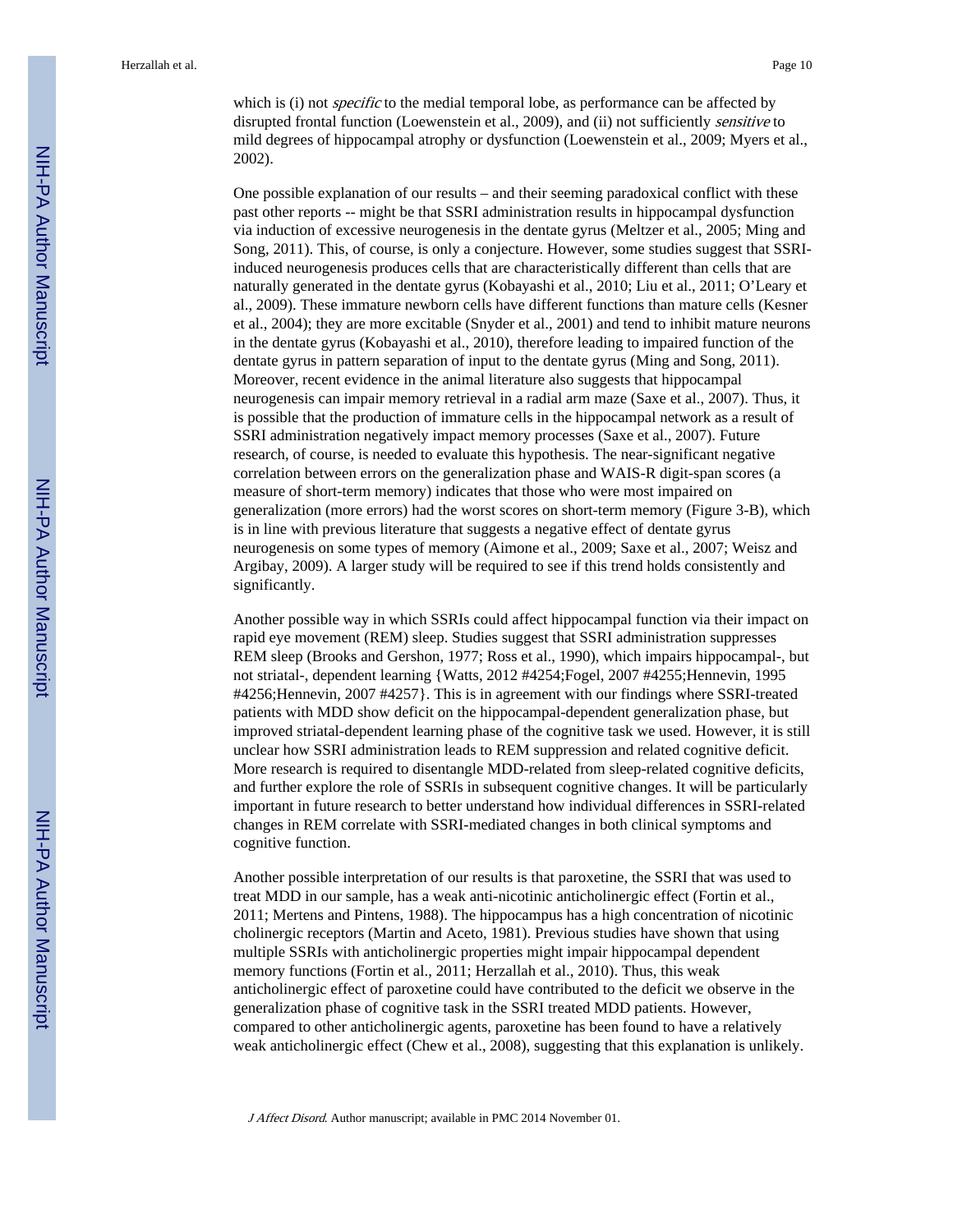We base some of our interpretations of the current study by drawing on findings obtained using the same task in patient populations with amnestic mild cognitive impairment and Parkinson's disease (Nagy et al., 2007a; Nagy et al., 2007b; Shohamy et al., 2005). However, various studies suggest that amnestic mild cognitive impairment affects many brain systems, other than the medial temporal lobe, and these might contribute to the deficit we found in the generalization phase of the cognitive task (Van Dam et al., 2013). Further, Parkinson's disease has been shown to affect several systems in the brain other than the nigrostriatal dopamine system (Jellinger, 1991; Mann and Yates, 1983). Subsequently, generalizing earlier results to our findings in MDD might require further research into the overlapping biological correlates between these disorders.

One major limitation to our study is the between-subject design, where the mediation-naïve and the SSRI-treated MDD patients are different individuals. Given the heterogeneity of MDD, and how various subtypes of MDD differ with regards to cognitive function, the current result might be confounded by between-subject variability originating from factors other than MDD and SSRI administration. We did, of course, try to control for that in the current study by recruiting melancholic MDD patients only, and by matching the two groups on various neuropsychological and demographic measures as described earlier. However, future work ought to address this issue through within-subject methodologies, examining the same MDD patients on and off medication.

Another limitation of the current study is the low number of recruited subjects. This becomes evident in the correlational analyses where we collapsed all groups together to investigate correlations within the larger group. However, given that the focus of the current study is task-measured cognitive function, all a priori power analyses indicated the need for 14 subjects per group to achieve power levels higher than 90%, which confirms the sufficiency of the number of subjects in the analysis of our primary cognitive results. Future larger studies, however, should address these imitations and better control for possible confounding variables. Despite these power limitations, we found a double dissociation between medication naïve and SSRI-treated patients with MDD in learning and generalization.

In sum, our results show that SSRIs have both enhancing and deleterious effects on cognition in MDD. To our knowledge, this is the first study to dissociate the effects of MDD and SSRI treatment on cognitive function. Our results examine the effects of chronic (longer than eight weeks) administration of SSRIs. However, there is still much to explore regarding the time course of the effects of SSRIs on cognition, and how this time course might relate to the time course of remediation of depressive symptoms. Moreover, given the heterogeneity of MDD and the wide range of individual differences among people suffering from MDD, further research is needed to better characterize the cognitive correlates of various subcategories of MDD. Additional research is also needed to study other antidepressants in use, such as selective norepinephrine reuptake inhibitors (SNRIs), tricyclic antidepressants, and dopamine agonists. In addition, the cognitive correlates of other treatment modalities, such as cognitive behavioral therapy, repetitive TMS, and electroconvulsive therapy, and how that might interact with antidepressant treatment regimen also needs further investigation.

#### **Acknowledgments**

We would like to thank Al-Quds Cognitive Neuroscience Lab students: Salam Abdellatif, Dana Deeb, Aya Imam, Issa Isaac, Hussain Khdour, Jeries Kort and Mohammad Taha for their excellent technical assistance. Research reported in this publication was supported by the National Institutes of Health Award R21MH095656 from the Fogarty International Center and the National Institute of Mental Health to MAG, the Palestinian American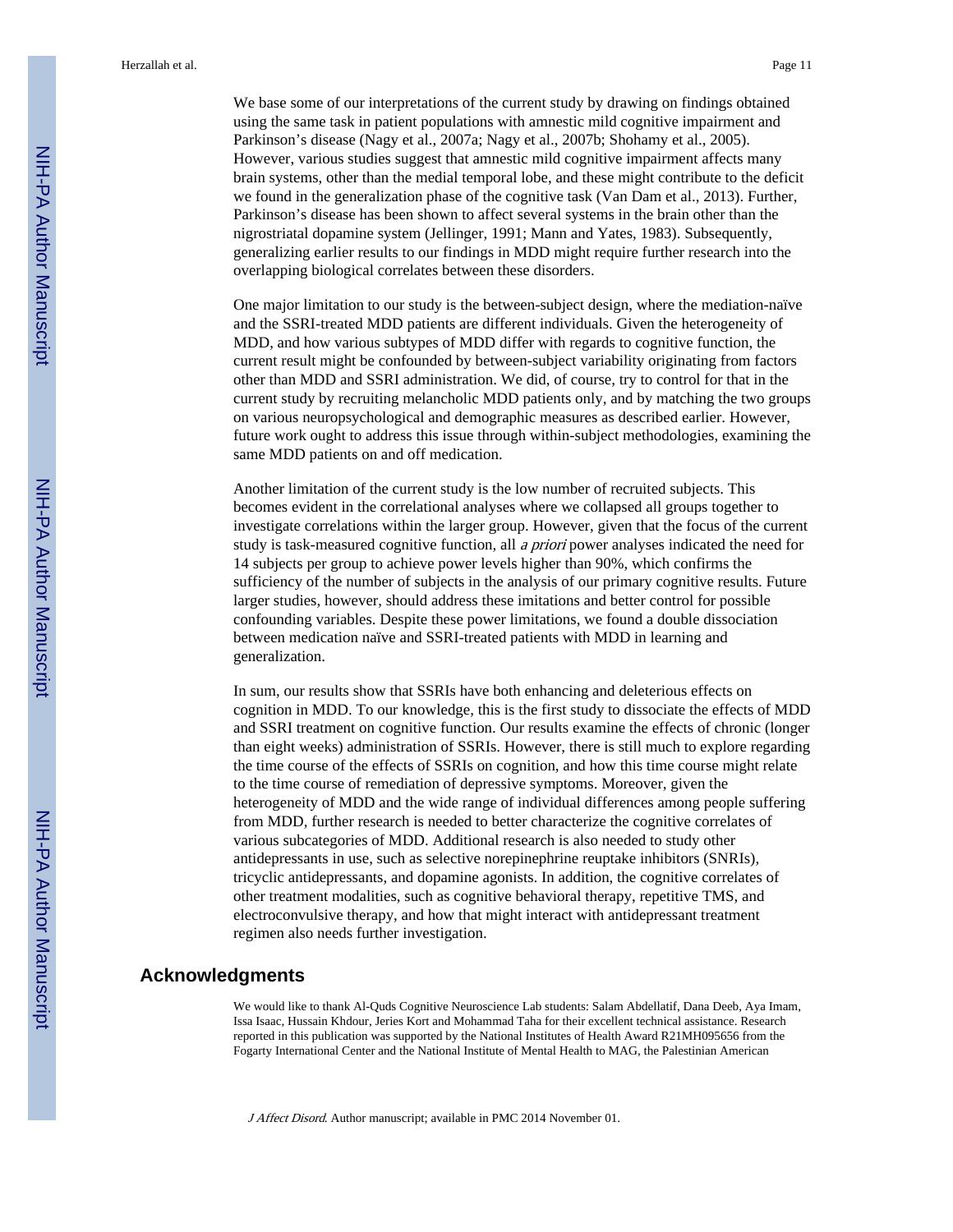Research Center (PARC), as well as generous donations from Saad N. Mouasher, Daryl Kulok, Dr. Samih Darwazah and Stewart and Lois Gross.

#### **ROLE OF THE FUNDING SOURCE**

Authors comply with the NIH Public Access Policy, as per agreements with Elsevier.

#### **References**

- Aimone JB, Wiles J, Gage FH. Computational influence of adult neurogenesis on memory encoding. Neuron. 2009; 61:187–202. [PubMed: 19186162]
- Amorim P, Lecrubier Y, Weiller E, Hergueta T, Sheehan D. DSM-IH-R Psychotic Disorders: procedural validity of the Mini International Neuropsychiatric Interview (MINI). Concordance and causes for discordance with the CIDI. Eur Psychiatry. 1998; 13:26–34. [PubMed: 19698595]
- Austin MP, Mitchell P, Goodwin GM. Cognitive deficits in depression: possible implications for functional neuropathology. Br J Psychiatry. 2001; 178:200–206. [PubMed: 11230029]
- Beck AT, Epstein N, Brown G, Steer RA. An inventory for measuring clinical anxiety: psychometric properties. J Consult Clin Psychol. 1988; 56:893–897. [PubMed: 3204199]
- Beck AT, Steer RA, Ball R, Ranieri W. Comparison of Beck Depression Inventories -IA and -II in psychiatric outpatients. J Pers Assess. 1996; 67:588–597. [PubMed: 8991972]
- Belmaker RH. The future of depression psychopharmacology. CNS Spectr. 2008; 13:682–687. [PubMed: 18704023]
- Belmaker RH, Agam G. Major depressive disorder. N Engl J Med. 2008; 358:55–68. [PubMed: 18172175]
- Boldrini M, Underwood MD, Hen R, Rosoklija GB, Dwork AJ, John Mann J, Arango V. Antidepressants increase neural progenitor cells in the human hippocampus. Neuropsychopharmacology. 2009; 34:2376–2389. [PubMed: 19606083]
- Bressan RA, Crippa JA. The role of dopamine in reward and pleasure behaviour--review of data from preclinical research. Acta Psychiatr Scand Suppl. 2005:14–21. [PubMed: 15877719]
- Brooks DC, Gershon MD. Amine repletion in the reserpinized cat: effect upon PGO waves and REM sleep. Electroencephalography and clinical neurophysiology. 1977; 42:35–47. [PubMed: 64348]
- Burgess A, Flint J, Adshead H. Factor structure of the Wechsler Adult Intelligence Scale-revised (WAIS-R): a clinical sample. Br J Clin Psychol. 1992; 31 ( Pt 3):336–338. [PubMed: 1393164]
- Buyukdura JS, McClintock SM, Croarkin PE. Psychomotor retardation in depression: biological underpinnings, measurement, and treatment. Progress in neuro-psychopharmacology & biological psychiatry. 2011; 35:395–409. [PubMed: 21044654]
- Campbell S, Macqueen G. The role of the hippocampus in the pathophysiology of major depression. J Psychiatry Neurosci. 2004; 29:417–426. [PubMed: 15644983]
- Carlini VP, Poretti MB, Rask-Andersen M, Chavan RA, Ponzio MF, Sawant RS, de Barioglio SR, Schioth HB, de Cuneo MF. Differential effects of fluoxetine and venlafaxine on memory recognition: possible mechanisms of action. Progress in neuro-psychopharmacology & biological psychiatry. 2012; 38:159–167. [PubMed: 22449479]
- Chew ML, Mulsant BH, Pollock BG, Lehman ME, Greenspan A, Mahmoud RA, Kirshner MA, Sorisio DA, Bies RR, Gharabawi G. Anticholinergic activity of 107 medications commonly used by older adults. J Am Geriatr Soc. 2008; 56:1333–1341. [PubMed: 18510583]
- Cools R, Nakamura K, Daw ND. Serotonin and dopamine: unifying affective, activational, and decision functions. Neuropsychopharmacology. 2011; 36:98–113. [PubMed: 20736991]
- Cummings JL. Depression and Parkinson's disease: a review. Am J Psychiatry. 1992; 149:443–454. [PubMed: 1372794]
- David DJ, Samuels BA, Rainer Q, Wang JW, Marsteller D, Mendez I, Drew M, Craig DA, Guiard BP, Guilloux JP, Artymyshyn RP, Gardier AM, Gerald C, Antonijevic IA, Leonardo ED, Hen R. Neurogenesis-dependent and -independent effects of fluoxetine in an animal model of anxiety/ depression. Neuron. 2009; 62:479–493. [PubMed: 19477151]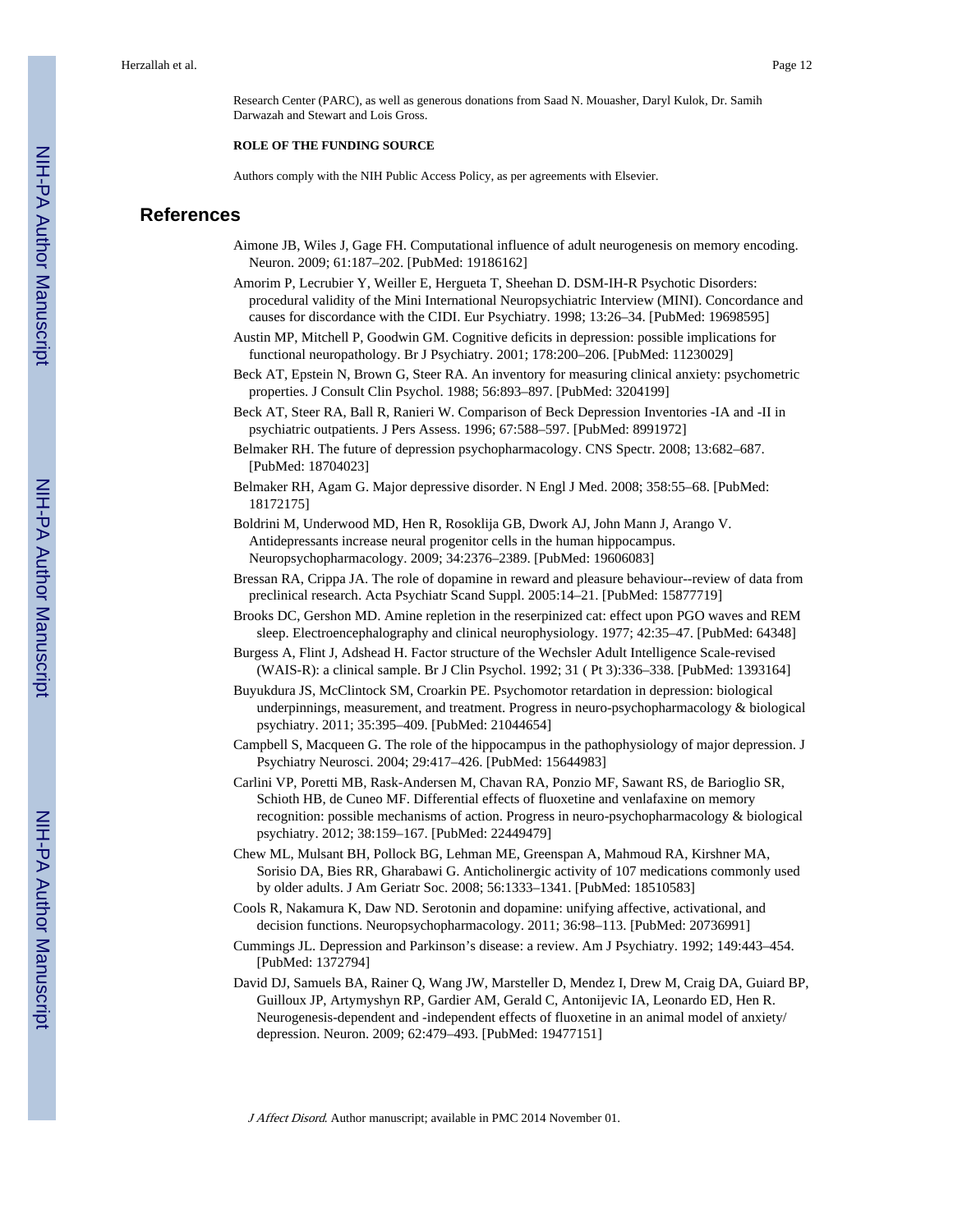- Delaville C, Chetrit J, Abdallah K, Morin S, Cardoit L, De Deurwaerdere P, Benazzouz A. Emerging dysfunctions consequent to combined monoaminergic depletions in parkinsonism. Neurobiol Dis. 2012; 45:763–773. [PubMed: 22079236]
- Dhillon S, Yang LP, Curran MP. Bupropion: a review of its use in the management of major depressive disorder. Drugs. 2008; 68:653–689. [PubMed: 18370448]
- Dunlop BW, Nemeroff CB. The role of dopamine in the pathophysiology of depression. Arch Gen Psychiatry. 2007; 64:327–337. [PubMed: 17339521]
- Eichenbaum H, Schoenbaum G, Young B, Bunsey M. Functional organization of the hippocampal memory system. Proc Natl Acad Sci U S A. 1996; 93:13500–13507. [PubMed: 8942963]
- Fogel SM, Smith CT, Cote KA. Dissociable learning-dependent changes in REM and non-REM sleep in declarative and procedural memory systems. Behavioural brain research. 2007; 180:48–61. [PubMed: 17400305]
- Folstein MF, Folstein SE, McHugh PR. "Mini-mental state". A practical method for grading the cognitive state of patients for the clinician. J Psychiatr Res. 1975; 12:189–198. [PubMed: 1202204]
- Fortin MP, Rouch I, Dauphinot V, Gedeon C, Genthon S, Bonnefoy M, Krolak-Salmon P. Effects of anticholinergic drugs on verbal episodic memory function in the elderly: a retrospective, crosssectional study. Drugs Aging. 2011; 28:195–204. [PubMed: 21329401]
- Gervais J, Rouillard C. Dorsal raphe stimulation differentially modulates dopaminergic neurons in the ventral tegmental area and substantia nigra. Synapse. 2000; 35:281–291. [PubMed: 10657038]
- Guiard BP, El Mansari M, Merali Z, Blier P. Functional interactions between dopamine, serotonin and norepinephrine neurons: an in-vivo electrophysiological study in rats with monoaminergic lesions. Int J Neuropsychopharmacol. 2008; 11:625–639. [PubMed: 18205979]
- Haber SN, Knutson B. The reward circuit: linking primate anatomy and human imaging. Neuropsychopharmacology. 2010; 35:4–26. [PubMed: 19812543]
- Heinz A, Weingartner H, George D, Hommer D, Wolkowitz OM, Linnoila M. Severity of depression in abstinent alcoholics is associated with monoamine metabolites and dehydroepiandrosteronesulfate concentrations. Psychiatry Res. 1999; 89:97–106. [PubMed: 10646828]
- Herzallah MM, Moustafa AA, Misk AJ, Al-Dweib LH, Abdelrazeq SA, Myers CE, Gluck MA. Depression impairs learning whereas anticholinergics impair transfer generalization in Parkinson patients tested on dopaminergic medications. Cogn Behav Neurol. 2010; 23:98–105. [PubMed: 20535058]
- Igelstrom KM, Heyward PM. Inhibition of hippocampal excitability by citalopram. Epilepsia. 2012; 53:2034–2042. [PubMed: 22946760]
- Inzelberg R, Schechtman E, Abuful A, Masarwa M, Mazarib A, Strugatsky R, Farrer LA, Green RC, Friedland RP. Education effects on cognitive function in a healthy aged Arab population. Int Psychogeriatr. 2007; 19:593–603. [PubMed: 17052375]
- Jellinger KA. Pathology of Parkinson's disease. Changes other than the nigrostriatal pathway. Mol Chem Neuropathol. 1991; 14:153–197. [PubMed: 1958262]
- Kesner RP, Lee I, Gilbert P. A behavioral assessment of hippocampal function based on a subregional analysis. Rev Neurosci. 2004; 15:333–351. [PubMed: 15575490]
- Kish SJ, Shannak K, Hornykiewicz O. Uneven pattern of dopamine loss in the striatum of patients with idiopathic Parkinson's disease. Pathophysiologic and clinical implications. N Engl J Med. 1988; 318:876–880. [PubMed: 3352672]
- Kitaichi Y, Inoue T, Nakagawa S, Boku S, Kakuta A, Izumi T, Koyama T. Sertraline increases extracellular levels not only of serotonin, but also of dopamine in the nucleus accumbens and striatum of rats. Eur J Pharmacol. 2010; 647:90–96. [PubMed: 20816814]
- Kobayashi K, Ikeda Y, Sakai A, Yamasaki N, Haneda E, Miyakawa T, Suzuki H. Reversal of hippocampal neuronal maturation by serotonergic antidepressants. Proc Natl Acad Sci U S A. 2010; 107:8434–8439. [PubMed: 20404165]
- Kroes MC, Rugg MD, Whalley MG, Brewin CR. Structural brain abnormalities common to posttraumatic stress disorder and depression. J Psychiatry Neurosci. 2011; 36:256–265. [PubMed: 21418787]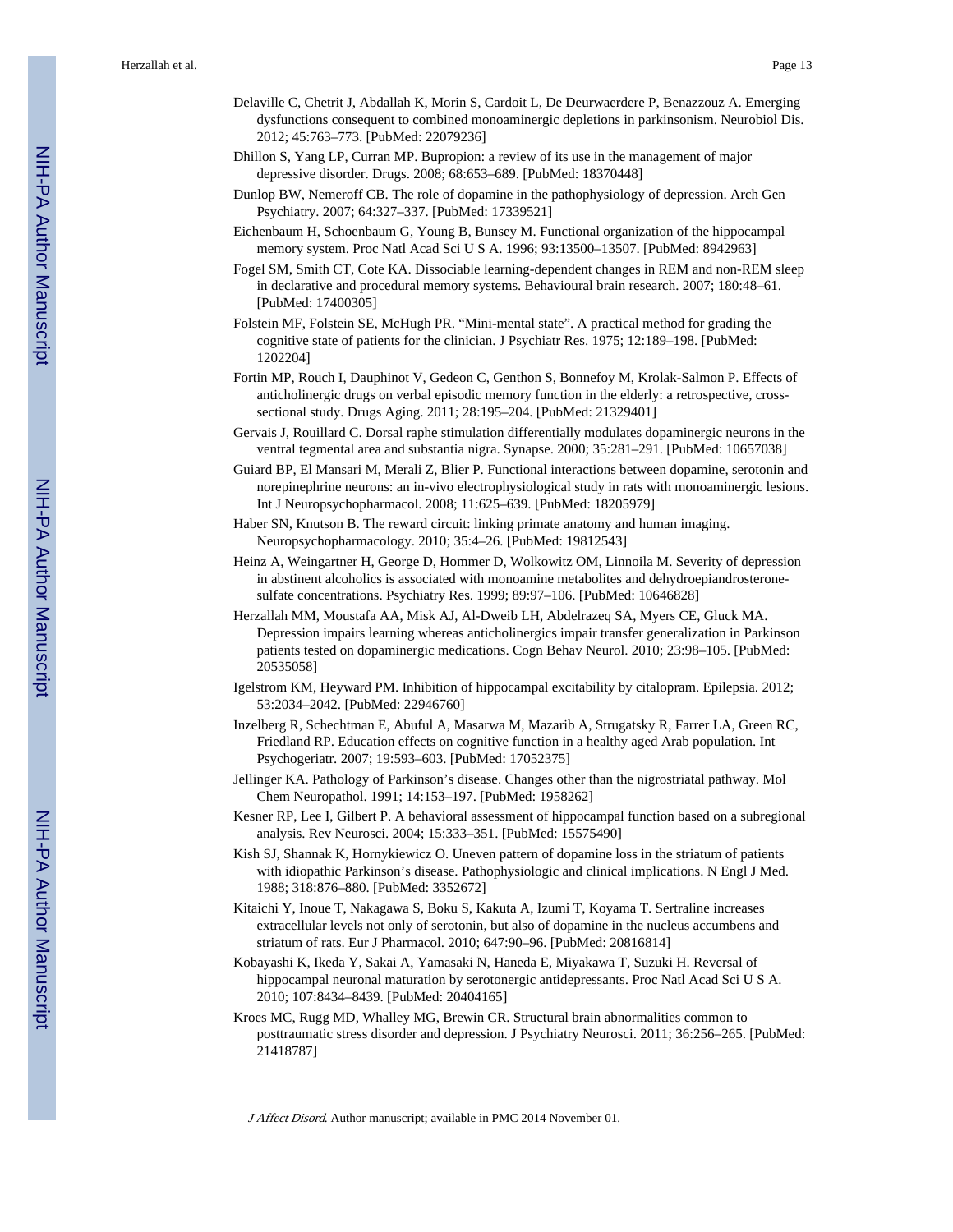- Leentjens AF, Van den Akker M, Metsemakers JF, Lousberg R, Verhey FR. Higher incidence of depression preceding the onset of Parkinson's disease: a register study. Mov Disord. 2003; 18:414–418. [PubMed: 12671948]
- Liu JX, Pinnock SB, Herbert J. Novel control by the CA3 region of the hippocampus on neurogenesis in the dentate gyrus of the adult rat. PLoS One. 2011; 6:e17562. [PubMed: 21464973]
- Loewenstein DA, Acevedo A, Potter E, Schinka JA, Raj A, Greig MT, Agron J, Barker WW, Wu Y, Small B, Schofield E, Duara R. Severity of medial temporal atrophy and amnestic mild cognitive impairment: selecting type and number of memory tests. Am J Geriatr Psychiatry. 2009; 17:1050– 1058. [PubMed: 20104061]
- Lorenzetti V, Allen NB, Fornito A, Yucel M. Structural brain abnormalities in major depressive disorder: a selective review of recent MRI studies. J Affect Disord. 2009; 117:1–17. [PubMed: 19237202]
- MacQueen GM, Campbell S, McEwen BS, Macdonald K, Amano S, Joffe RT, Nahmias C, Young LT. Course of illness, hippocampal function, and hippocampal volume in major depression. Proc Natl Acad Sci U S A. 2003; 100:1387–1392. [PubMed: 12552118]
- Malberg JE. Implications of adult hippocampal neurogenesis in antidepressant action. J Psychiatry Neurosci. 2004; 29:196–205. [PubMed: 15173896]
- Malberg JE, Schechter LE. Increasing hippocampal neurogenesis: a novel mechanism for antidepressant drugs. Curr Pharm Des. 2005; 11:145–155. [PubMed: 15638755]
- Mann DM, Yates PO. Pathological basis for neurotransmitter changes in Parkinson's disease. Neuropathol Appl Neurobiol. 1983; 9:3–19. [PubMed: 6133229]
- Martin BR, Aceto MD. Nicotine binding sites and their localization in the central nervous system. Neurosci Biobehav Rev. 1981; 5:473–478. [PubMed: 7033844]
- McCabe C, Mishor Z, Cowen PJ, Harmer CJ. Diminished neural processing of aversive and rewarding stimuli during selective serotonin reuptake inhibitor treatment. Biological psychiatry. 2010; 67:439–445. [PubMed: 20034615]
- Meltzer LA, Yabaluri R, Deisseroth K. A role for circuit homeostasis in adult neurogenesis. Trends Neurosci. 2005; 28:653–660. [PubMed: 16271403]
- Mertens C, Pintens H. Paroxetine in the treatment of depression. A double-blind multicenter study versus mianserin. Acta Psychiatr Scand. 1988; 77:683–688. [PubMed: 2970203]
- Miller HL, Delgado PL, Salomon RM, Berman R, Krystal JH, Heninger GR, Charney DS. Clinical and biochemical effects of catecholamine depletion on antidepressant-induced remission of depression. Arch Gen Psychiatry. 1996; 53:117–128. [PubMed: 8629887]
- Ming GL, Song H. Adult neurogenesis in the mammalian brain: significant answers and significant questions. Neuron. 2011; 70:687–702. [PubMed: 21609825]
- Myers CE, Kluger A, Golomb J, Ferris S, de Leon MJ, Schnirman G, Gluck MA. Hippocampal atrophy disrupts transfer generalization in nondemented elderly. J Geriatr Psychiatry Neurol. 2002; 15:82–90. [PubMed: 12083598]
- Myers CE, Shohamy D, Gluck MA, Grossman S, Onlaor S, Kapur N. Dissociating medial temporal and basal ganglia memory systems with a latent learning task. Neuropsychologia. 2003; 41:1919– 1928. [PubMed: 14572525]
- Nagy H, Keri S, Myers CE, Benedek G, Shohamy D, Gluck MA. Cognitive sequence learning in Parkinson's disease and amnestic mild cognitive impairment: Dissociation between sequential and non-sequential learning of associations. Neuropsychologia. 2007a; 45:1386–1392. [PubMed: 17188311]
- Nagy O, Kelemen O, Benedek G, Myers CE, Shohamy D, Gluck MA, Keri S. Dopaminergic contribution to cognitive sequence learning. J Neural Transm. 2007b; 114:607–612. [PubMed: 17347774]
- Naismith SL, Hickie IB, Ward PB, Scott E, Little C. Impaired implicit sequence learning in depression: a probe for frontostriatal dysfunction? Psychol Med. 2006; 36:313–323. [PubMed: 16359605]
- Nestler EJ, Carlezon WA Jr. The mesolimbic dopamine reward circuit in depression. Biological psychiatry. 2006; 59:1151–1159. [PubMed: 16566899]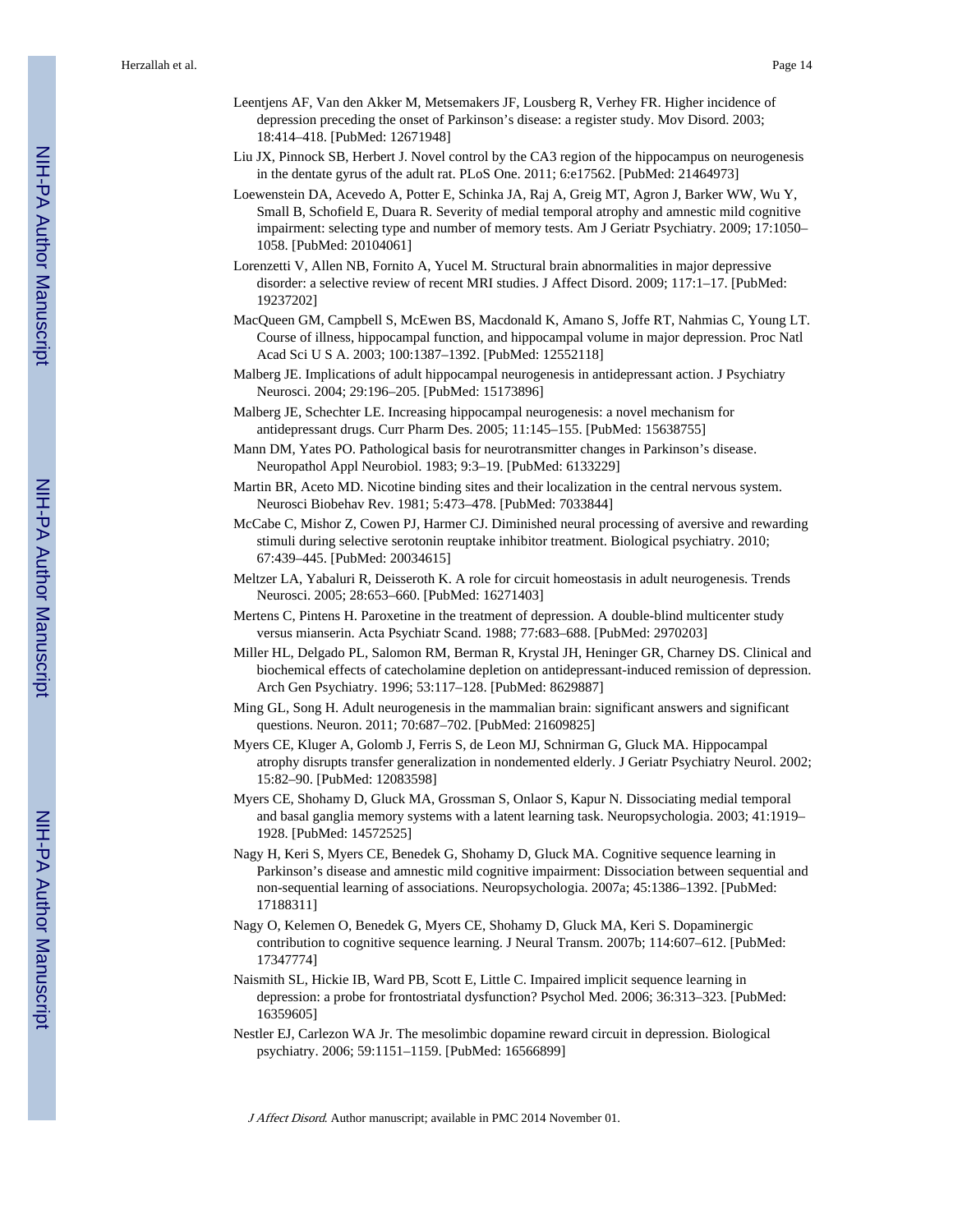- Nutt DJ. The role of dopamine and norepinephrine in depression and antidepressant treatment. J Clin Psychiatry. 2006; 67(Suppl 6):3–8. [PubMed: 16848670]
- O'Leary OF, Wu X, Castren E. Chronic fluoxetine treatment increases expression of synaptic proteins in the hippocampus of the ovariectomized rat: role of BDNF signalling. Psychoneuroendocrinology. 2009; 34:367–381. [PubMed: 18977602]
- Perona MT, Waters S, Hall FS, Sora I, Lesch KP, Murphy DL, Caron M, Uhl GR. Animal models of depression in dopamine, serotonin, and norepinephrine transporter knockout mice: prominent effects of dopamine transporter deletions. Behav Pharmacol. 2008; 19:566–574. [PubMed: 18690111]
- Polgar P, Farkas M, Nagy O, Kelemen O, Rethelyi J, Bitter I, Myers CE, Gluck MA, Keri S. Learning cognitive skills in depression: the effect of context-change. Psychiatr Hung. 2007; 22:271–275. [PubMed: 18167422]
- Robinson OJ, Cools R, Carlisi CO, Sahakian BJ, Drevets WC. Ventral striatum response during reward and punishment reversal learning in unmedicated major depressive disorder. Am J Psychiatry. 2012; 169:152–159. [PubMed: 22420038]
- Ross RJ, Ball WA, Gresch PJ, Morrison AR. REM sleep suppression by monoamine reuptake blockade: development of tolerance with repeated drug administration. Biological psychiatry. 1990; 28:231–239. [PubMed: 2165825]
- Sahay A, Scobie KN, Hill AS, O'Carroll CM, Kheirbek MA, Burghardt NS, Fenton AA, Dranovsky A, Hen R. Increasing adult hippocampal neurogenesis is sufficient to improve pattern separation. Nature. 2011; 472:466–470. [PubMed: 21460835]
- Santarelli L, Saxe M, Gross C, Surget A, Battaglia F, Dulawa S, Weisstaub N, Lee J, Duman R, Arancio O, Belzung C, Hen R. Requirement of hippocampal neurogenesis for the behavioral effects of antidepressants. Science. 2003; 301:805–809. [PubMed: 12907793]
- Sass A, Wortwein G. The effect of subchronic fluoxetine treatment on learning and memory in adolescent rats. Behavioural brain research. 2012; 228:169–175. [PubMed: 22178317]
- Saxe MD, Malleret G, Vronskaya S, Mendez I, Garcia AD, Sofroniew MV, Kandel ER, Hen R. Paradoxical influence of hippocampal neurogenesis on working memory. Proc Natl Acad Sci U S A. 2007; 104:4642–4646. [PubMed: 17360577]
- Schmidt K, Nolte-Zenker B, Patzer J, Bauer M, Schmidt LG, Heinz A. Psychopathological correlates of reduced dopamine receptor sensitivity in depression, schizophrenia, and opiate and alcohol dependence. Pharmacopsychiatry. 2001; 34:66–72. [PubMed: 11302566]
- Schultz W. Dopamine neurons and their role in reward mechanisms. Curr Opin Neurobiol. 1997; 7:191–197. [PubMed: 9142754]
- Schuurman AG, van den Akker M, Ensinck KT, Metsemakers JF, Knottnerus JA, Leentjens AF, Buntinx F. Increased risk of Parkinson's disease after depression: a retrospective cohort study. Neurology. 2002; 58:1501–1504. [PubMed: 12034786]
- Shohamy D, Myers CE, Grossman S, Sage J, Gluck MA. The role of dopamine in cognitive sequence learning: evidence from Parkinson's disease. Behavioural brain research. 2005; 156:191–199. [PubMed: 15582105]
- Snyder JS, Kee N, Wojtowicz JM. Effects of adult neurogenesis on synaptic plasticity in the rat dentate gyrus. J Neurophysiol. 2001; 85:2423–2431. [PubMed: 11387388]
- Stoy M, Schlagenhauf F, Sterzer P, Bermpohl F, Hagele C, Suchotzki K, Schmack K, Wrase J, Ricken R, Knutson B, Adli M, Bauer M, Heinz A, Strohle A. Hyporeactivity of ventral striatum towards incentive stimuli in unmedicated depressed patients normalizes after treatment with escitalopram. J Psychopharmacol. 2011
- Vakili K, Pillay SS, Lafer B, Fava M, Renshaw PF, Bonello-Cintron CM, Yurgelun-Todd DA. Hippocampal volume in primary unipolar major depression: a magnetic resonance imaging study. Biological psychiatry. 2000; 47:1087–1090. [PubMed: 10862809]
- Van Dam NT, Sano M, Mitsis EM, Grossman HT, Gu X, Park Y, Hof PR, Fan J. Functional neural correlates of attentional deficits in amnestic mild cognitive impairment. PLoS One. 2013; 8:e54035. [PubMed: 23326568]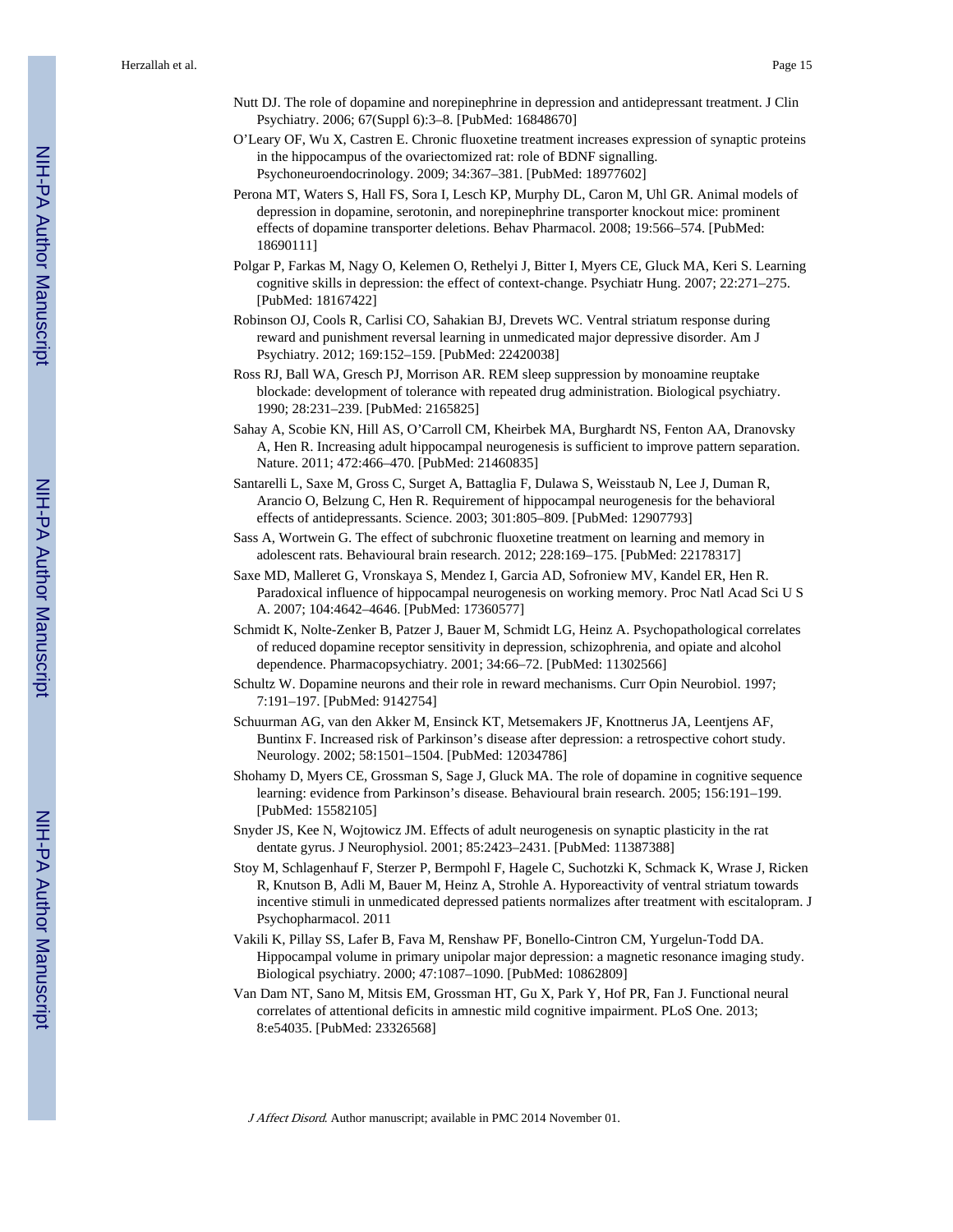- Veiga BA, Borges V, Silva SM, de Goulart FO, Cendoroglo MS, Ferraz HB. Depression in Parkinson's disease: clinical-epidemiological correlates and comparison with a controlled group of non-parkinsonian geriatric patients. Rev Bras Psiquiatr. 2009; 31:39–42. [PubMed: 19506774]
- Vythilingam M, Vermetten E, Anderson GM, Luckenbaugh D, Anderson ER, Snow J, Staib LH, Charney DS, Bremner JD. Hippocampal volume, memory, and cortisol status in major depressive disorder: effects of treatment. Biological psychiatry. 2004; 56:101–112. [PubMed: 15231442]
- Walter U, Hoeppner J, Prudente-Morrissey L, Horowski S, Herpertz SC, Benecke R. Parkinson's disease-like midbrain sonography abnormalities are frequent in depressive disorders. Brain. 2007; 130:1799–1807. [PubMed: 17329323]
- Watts A, Gritton HJ, Sweigart J, Poe GR. Antidepressant suppression of non-REM sleep spindles and REM sleep impairs hippocampus-dependent learning while augmenting striatum-dependent learning. J Neurosci. 2012; 32:13411–13420. [PubMed: 23015432]
- Weisz VI, Argibay PF. A putative role for neurogenesis in neuro-computational terms: inferences from a hippocampal model. Cognition. 2009; 112:229–240. [PubMed: 19481201]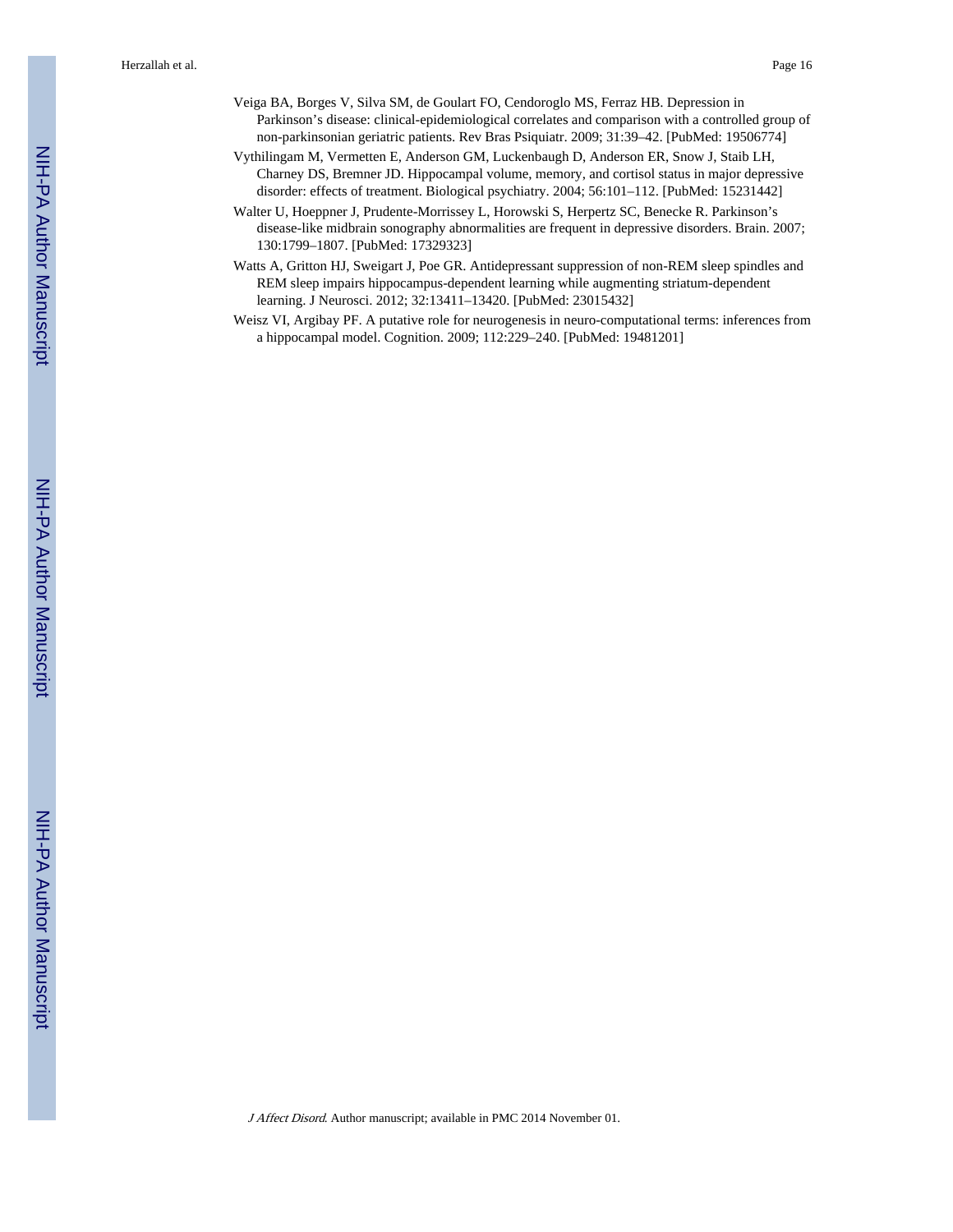Herzallah et al. Page 17



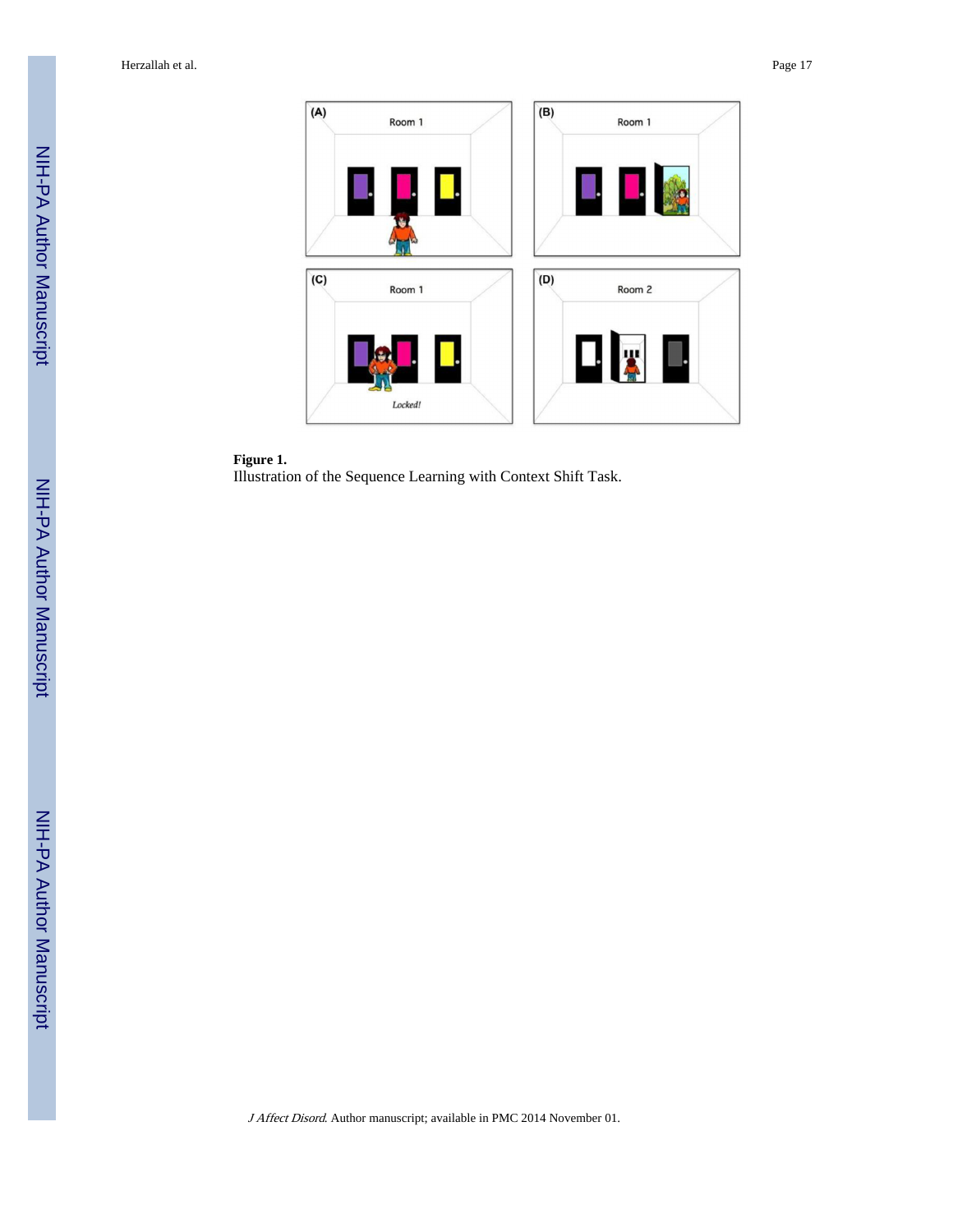Herzallah et al. Page 18



#### **Figure 2.**

Computer-based cognitive task results. (A) The mean numbers of errors on the sequencelearning phase of the task (chain steps A–D) (±SEM). (B) The mean numbers of errors on the generalization with context-shift phase (±SEM). MDD are medication-naïve patients with MDD, MDD-T are SSRI-treated patients with MDD, HC are healthy controls.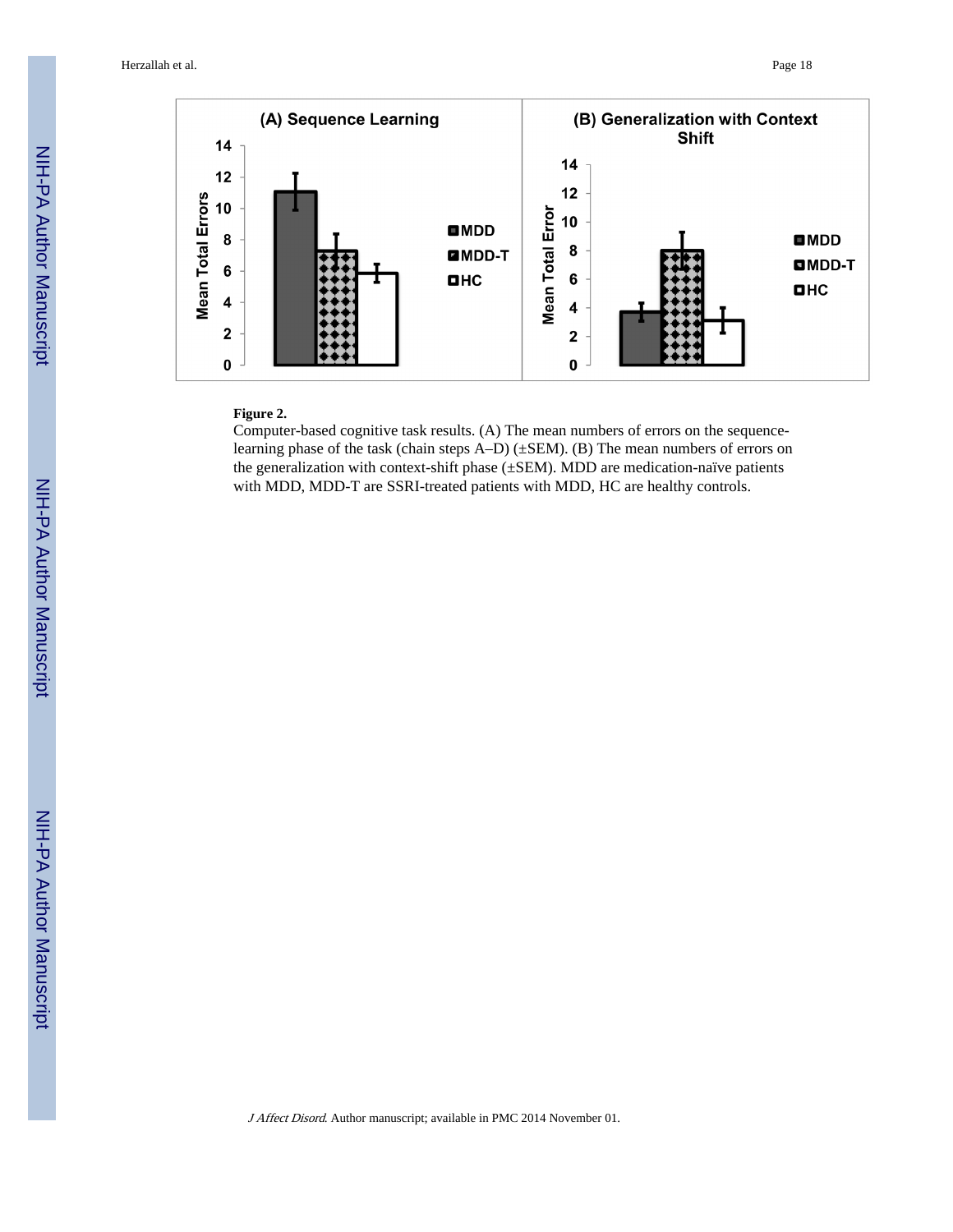Herzallah et al. Page 19



#### **Figure 3.**

(A) Correlation between BDI-II scores and the numbers of errors on the sequence-learning phase of the task (chain steps A–D), Pearson's r=0.360, N=51,  $p=0.009$ . (B) Correlation between WAIS-R digit-span scores and the number of errors on the context-shift generalization phase, Pearson's r=−0.245, N=51, p=0.083.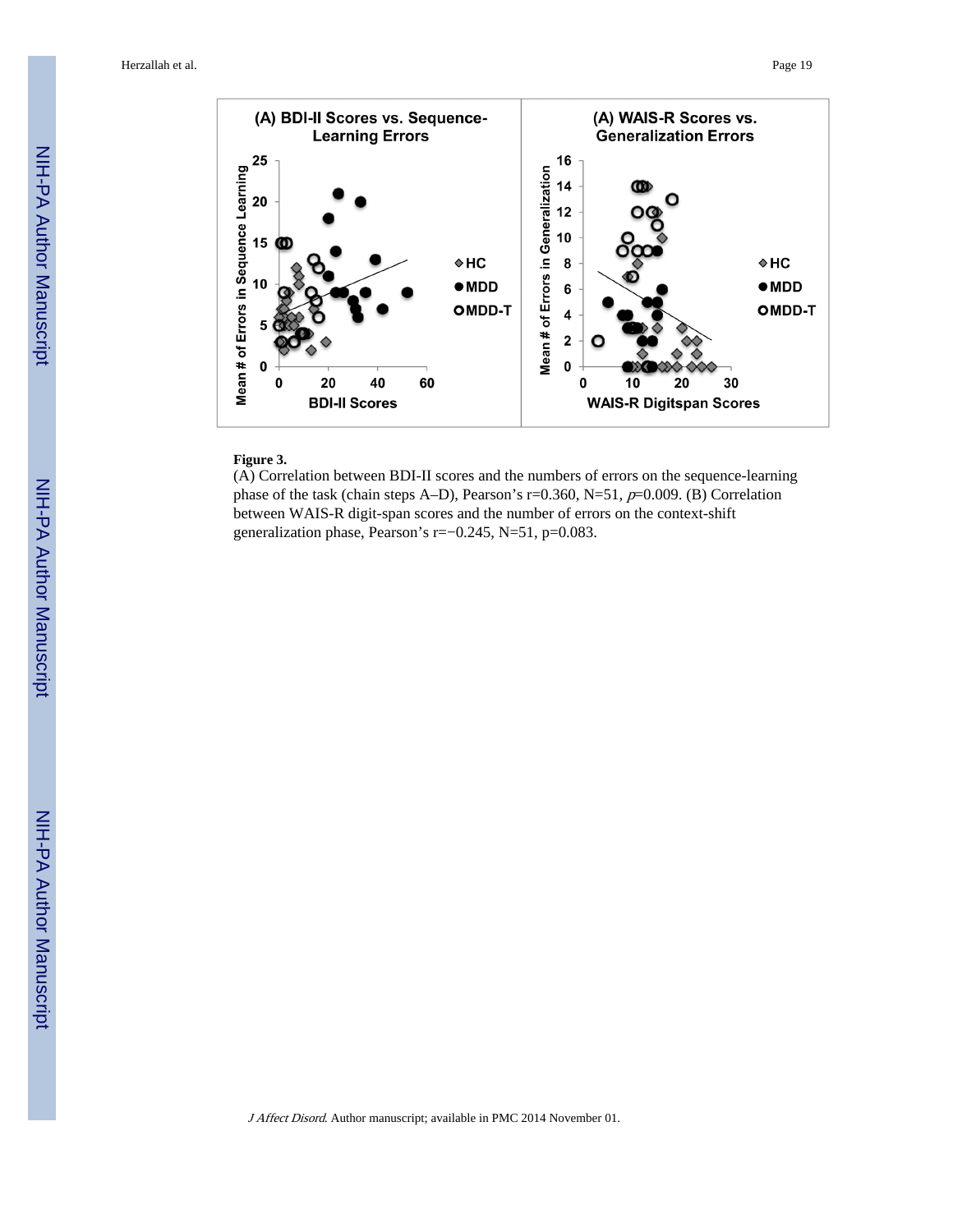NIH-PA Author Manuscript

NIH-PA Author Manuscript

# **Table 1**

Summary of Demographic and Neuropsychological Results. HC: healthy controls, MDD: medication-naïve patients with MDD, MDD-T: SSRI-treated<br>patients with MDD, Mini-Mental Status Examination (MMSE), the digit span subtest of patients with MDD, Mini-Mental Status Examination (MMSE), the digit span subtest of the Revised Wechsler Adult Intelligence Scale (WAIS-R digit-Summary of Demographic and Neuropsychological Results. HC: healthy controls, MDD: medication-naïve patients with MDD, MDD-T: SSRI-treated span), Beck Depression Inventory II (BDI-II), and Beck Anxiety Inventory (BAI). span), Beck Depression Inventory II (BDI-II), and Beck Anxiety Inventory (BAI).

|              |                         | Age   | Education | <b>MIMSE</b> | WAIS-R digit-span | <b>BDI-II</b> | BAI   |
|--------------|-------------------------|-------|-----------|--------------|-------------------|---------------|-------|
| $\mathbf{H}$ | Mean                    | 31.08 | 14.08     | 29.76        | 16.24             | 5.84          | 8.76  |
|              | SD.                     | 14.01 | 1.87      | 0.44         | 4.93              | 4.89          | 7.01  |
|              | Mean                    | 30.63 | 12.63     | 29.19        | 11.87             | 31.50         | 24.43 |
| <b>QUIN</b>  | GS                      | 8.25  | 2.06      | 0.91         | 3.16              | 8.80          | 10.98 |
| NDD-T        | Mean                    | 34.87 | 13.07     | 28.93        | 11.13             | 8.73          | 11.87 |
|              | $\overline{\mathbf{S}}$ | 7.44  | 3.49      | 1.75         | 3.44              | 6.47          | 7.10  |